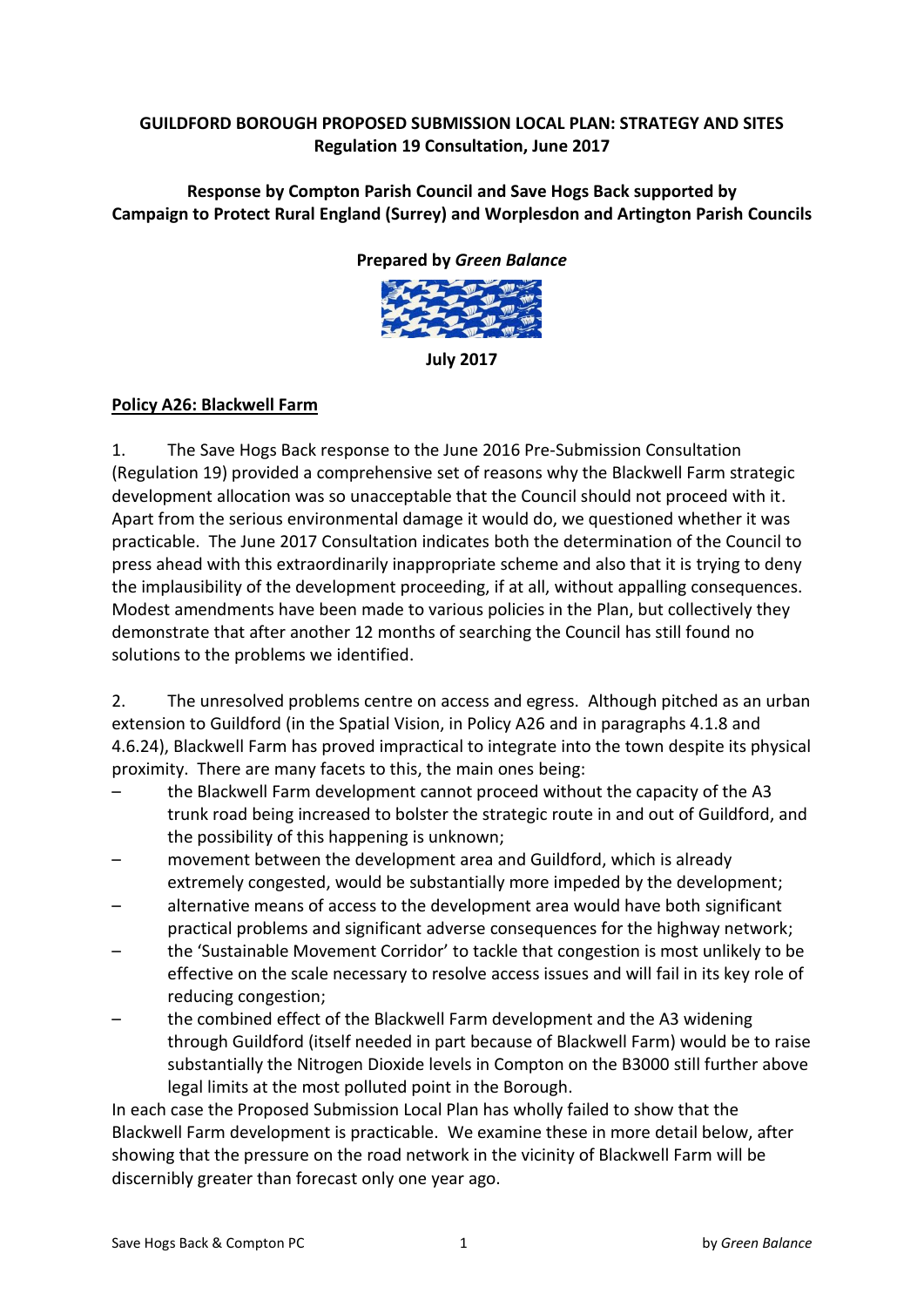### Traffic generation in relation to road capacity

3. Mouchel have pointed out, in advice submitted by Highways England in response to the Proposed Local Plan 2016, that there are significant limitations in the evidence presented in the *Strategic Highways Assessment Report* (SHAR) accompanying the Proposed Submission Plan in June 2016 which affect Blackwell Farm:

- the traffic generation model used in the Local Plan allows no merge delay at junctions: this is clearly not the case at present and is not claimed by GBC to be the case even after new road infrastructure has been built. As Mouchel point out, the effect of the model is to make the A3 and A31 particularly attractive roads because they are assumed to be readily accessible and to draw traffic towards them, whereas in reality there will be less ready access and greater use of the local road network;
- the model uses average peak period traffic movement figures across the three hour period 07.00-10.00, which will tend to understate movements in the true peak hour (circa 08.00-09.00). That will have a significant impact on congestion during periods when the network is most heavily used and, in the vicinity of Blackwell Farm, overloaded.

4. The SHAR indicated that the total vehicle generation anticipated by the whole Blackwell Farm development would be 717 vehicles leaving in the weekday average morning peak hour (Table 3.3, zone 576). How these vehicles would get out of Blackwell Farm has still not been properly resolved. Policy 26 includes a Plan showing an access to the development site (indeed the only access to the development site) from the A31 at its junction with the very minor road called Down Place. In June 2016 the Local Plan stated that this would be the "Primary vehicular access to the site allocation". This would "provide a new route to the Surrey Research Park, the University of Surrey's Manor Park campus and the Royal Surrey County Hospital."

5. The Local Plan 2016 identified that a "Secondary vehicular access is required from the site to Egerton Road, preferably via Gill Avenue". The word 'preferably' is instructive because it indicates that it was unclear in June 2016 how Blackwell Farm would be connected into Guildford. It is important to appreciate that, after another year of investigation, the Council is no closer to finding a workable means of channelling traffic out of Blackwell Farm towards Guildford or back into it, let alone linking this access with the proposed new access to the A31. On the assumption that a means of direct access would be found, the SHAR identified distribution of Blackwell Farm traffic to the network of 342 trips eastbound towards Guildford and 375 trips southbound to the A31 in the morning weekday peak hour.

6. Figure 4.3 of the SHAR estimates traffic on the principal arms of the local network with Blackwell Farm development in place including the link to the A31. This Figure shows that 1,803 vehicles would attempt to enter the Egerton Road/Gill Avenue crossroads by the Hospital in the peak morning weekday hour (one every two seconds). The 342 eastbound vehicles generated by the Blackwell Farm development would account for 19% of the postscheme traffic on the junction (23% growth on pre-scheme traffic), neglecting the impact of any rat-running traffic. Users of the road would consider this scale of traffic growth implausible and unacceptable given the high level of congestion there at present. The SHAR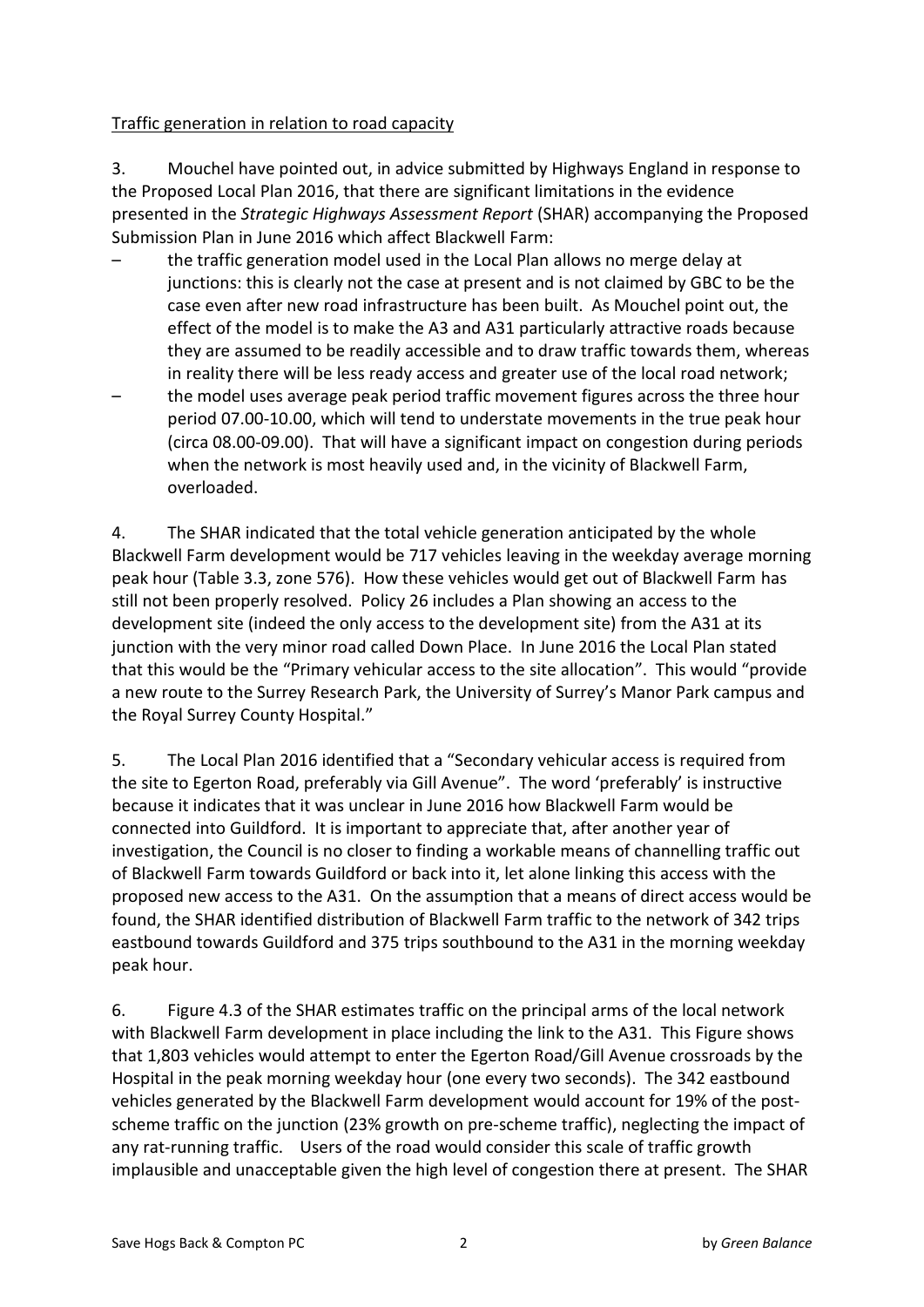confirms that the level of congestion on Egerton Road in the morning peak will be substantially worse than at present and will exceed its capacity with the development and its access roads in place (Scenario 3). Table 4.4 (Row 25) shows that Egerton Road eastbound will have a ratio of flow to capacity (RFC) of 0.92 resulting in a level of service with 'unstable flow operating at capacity'. Table 4.12 (Row 8) shows that Egerton Road westbound will have a RFC of 1.21 (compared with about 1.04 now) resulting in the worst possible level of service with 'forced or breakdown of flow'. In other words, it simply won't work. The figures already smooth the morning peak hour figures over a three hour average, as Mouchel noted, so actual congestion in the peak would be worse than these indicators, even assuming zero rat-running traffic.

7. The network effects described in Figure 4.3 of the SHAR omit potential rat-running in the morning peak hour from the A31 through Blackwell Farm to Egerton Road. Drivers passing through Guildford northbound might try to miss the existing substantial queues on the A3 by leaving the A31 just before its junction with the A3 and taking the new link road which allowed them to join the A3 at the Tesco roundabout. Other drivers eastbound on the A31 aiming for Guildford could try to avoid the existing substantial queues both on the A31 and on the A3, as the new road would give them a new means of entry into Guildford from the west. The pressure for rat-running could be considerable if the link was built. Figure 4.7 in the SHAR shows that even after the A3 has been widened there will still be overcapacity and congestion on the A31 close to the A3 junction (and on the A3 through Guildford): this is likely to encourage significant numbers of drivers to dodge the queues on these roads through the Blackwell Farm development. The issue is reviewed in paragraphs 30-35 below, which show that the constraint on rat-running is most unlikely to be effective.

8. In the 12 months since the 2016 Proposed Submission Consultation by the Borough Council (working with Surrey County Council as Highways Authority and Highways England responsible for the A3), the prospect of adequate network road access to Blackwell Farm has not only made no progress but deteriorated. There are some indications of this in the alterations in the June 2017 Proposed Submission:

- the proposed link with the A31 has been downgraded from its 'primary' status and by default the link with Guildford is now presented as of equal significance (Policy A26 Infrastructure Requirements item 1); there are various reasons for this, explored below, but fundamentally the Council has been unable to find a way of making the link with the A31 work as it wanted;
- a major new secondary school with six form entry must now be provided on the Blackwell Farm site, which was previously sited elsewhere (Policy A26 Allocation item 9): a school of this size (circa 900 students comprising 180 students in each year group for five school years) would generate a very substantial amount of additional traffic, bringing in about 600 students daily from outside Blackwell Farm, much of it attracted from Guildford, but there have been no changes at all to the proposed capacity of the road network to accommodate this, which can only mean still worse congestion on Egerton Road and the surrounding network than inevitable anyway;
- proposals in principle are now included for limiting the road users on the new route linking to the A31 (Policy A26 Infrastructure Requirements item 3), but these are deliberately left vague as the Council has been unable to find a way of achieving this despite trying to do so for the last year;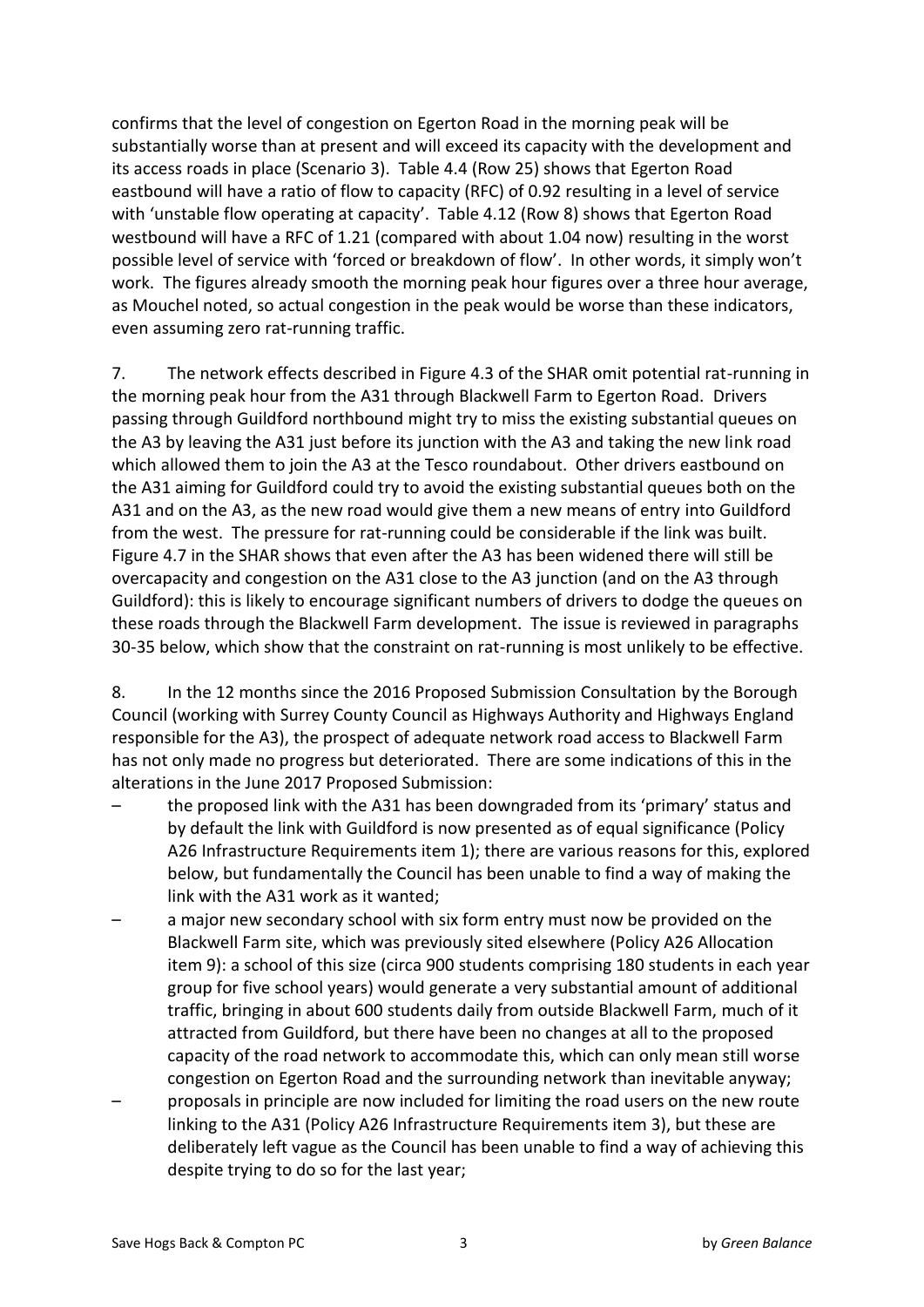- the developer of Blackwell Farm (ultimately University of Surrey) must contribute to funding improvements to the local road network necessitated by the scheme, but this must now have "regard to the Sustainable Movement Corridor Supplementary Planning Document": as this SPD has not yet been published even in draft, the policy change demonstrates a remarkable lack of clarity about the role of the SMC in relation to Blackwell Farm (where it will go, how it will be built, who pays for it and how it links into the wider network) and creates an open-ended commitment which could affect the viability and deliverability of Blackwell Farm;
- the new Policy A59 has given a clearer specification of the need for a new railway station at Park Barn near the northern end of Blackwell Farm, with access from both the north and south sides: the access from the south will generate additional traffic affecting the roads to Blackwell Farm, especially in peak periods, which has been neglected in the calculation of traffic generation and the modelling of its distribution to the road network, again placing additional stress on already massively overloaded roads in peak periods.

These changes are additional to the increased traffic on Egerton Road and the surrounding network arising in any event from development planned or under construction at Manor Park and at the existing Research Park.

### Traffic on the A3

9. Guildford Borough Council has adopted conflicting positions regarding its intentions for traffic on the A3 through Guildford.

10. The Council has endorsed a study commissioned in 2014 from Arup *Guildford Town* and Approaches Movement Study, a vision statement on transport in Guildford to 2050. This is the basis for the Sustainable Movement Corridor now promoted through the Local Plan by the Council (see paragraphs 51-53 below). However, the Arup study was clear that the purpose of the A3 should be to concentrate through-Guildford movements on this road, assisted by inhibiting its use for local movements. The study recommended:

"Interventions in this strategy that reduce roadspace in the town centre should serve to deter through traffic in the town; they should also reduce short journeys on the A3 within the town (for example, trips from the Surrey Research Park to the town centre via the A3) that will free up capacity for longer distance trips on the A3 trunk road".

11. The Arup study was clear that there should be no capacity increase on the A3 trunk road through the town:

"In the appraisal of interventions undertaken for this study, all potential interventions that increased road capacity, including A3 interventions (widening, northern bypass, tunnel) and additional road links in the town centre, resulted in increased traffic levels in the long term over and above business-as-usual changes (i.e. in 2031 compared to the 2031 Business-As-Usual). Vehicle mileage increased by up to 2% across the borough and highway delay increased by up to 16%, with associated deterioration in air quality, noise impacts, land use impacts and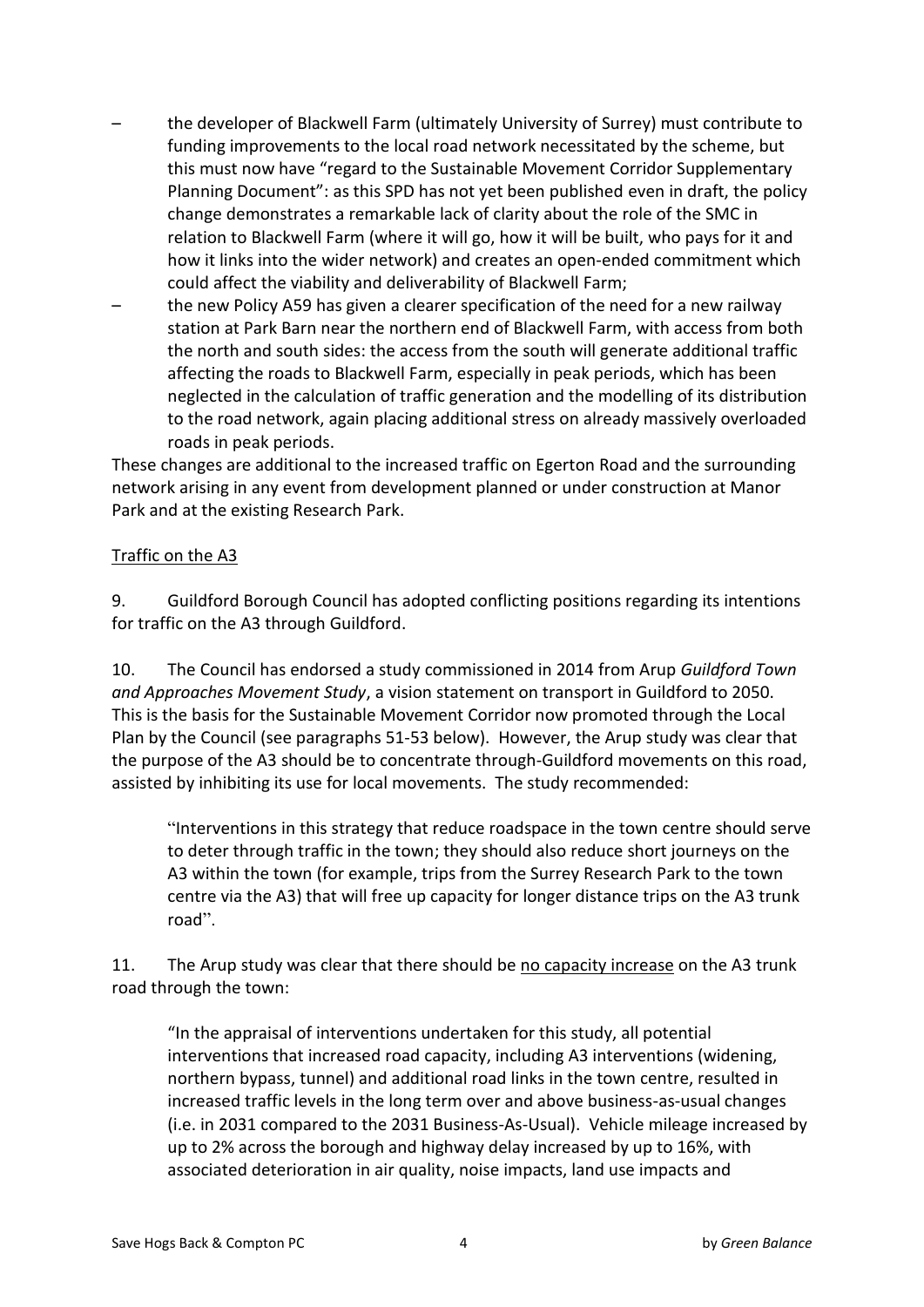severance. These interventions are therefore not included in the strategy as they do not strongly support the multi-faceted headline vision for sustainable mobility in the town of Guildford identified to guide the development of the strategy."

12. However, this study is increasingly being compromised. Arup's limitation on using the A3 is wholly at odds with the approach which Guildford BC is taking in practice. The Council has decided that the Blackwell Farm development cannot proceed without substantially increased capacity on the A3. The last sentence of the 2017 Local Plan's 'Spatial Vision' states: "The delivery of housing in the later stages of the plan period is dependent upon major improvement to the A3 through Guildford". This is due to existing major peak hour congestion on the A3 (Local Plan paragraph 2.14a). The June 2016 Strategic Highway Assessment Report concluded that "the results of this assessment indicate that should the [DfT's] Road Investment Strategy schemes [which include major A3 capacity increases through Guildford] not be forthcoming then the residual cumulative impact of the Proposed Submission Local Plan on the highway network could be considered severe.... To avoid this occurring in such circumstances of the RIS schemes not being forthcoming, then the quantum and location of development as proposed may have to be amended" (page 63, emphasis added). This was confirmed in the 2017 Addendum for the revised Proposed Submission Local Plan (Conclusion, page 2).

13. The Local Plan therefore aspires to a very substantial increase in the capacity of the A3, not least to facilitate car-borne travel to and from the major developments planned at Blackwell Farm (and Gosden Hill Farm). The Spatial Vision states:

"The Department for Transport's Road Investment Strategy includes schemes for the A3 Guildford and the M25 Junction 10/A3 Wisley interchange. Early, targeted improvement schemes to deliver road safety and some congestion relief on the A3 in Guildford will be delivered within the plan period."

Paragraph 4.6.14 specifically explains the intention of Policy ID2 'Supporting the DfT's "Road Investment Strategy" as including the identified:

"Scheme with construction anticipated to commence in Road Period 2 (2020/21 to 2024/25):

A3 Guildford – improving the A3 in Guildford from the A320 to the Hogs Back junction with the A31, with associated safety improvements."

14. In the last twelve months, the likelihood of any of this happening has been slipping away. The Local Plan has now been altered with the deletion from paragraph 4.6.18 of the option of a tunnel under Guildford, so that a road widening scheme is now the most likely option (even if a tunnel remains the Borough Council's preferred option - see *Topic Paper: Transport* paragraph 5.101). Exactly what is intended is still hugely unclear: the Infrastructure Schedule for this project in Appendix 3 shows that what is proposed is so vague that it may cost anything between £100m and £250m (project SRN5). Only a brief examination of the A3 through Guildford will in any event show just how difficult, costly and enormously environmentally damaging would be any attempt to add significant extra capacity in each direction to the A3.

15. Also deleted is paragraph 4.6.17 which had stated "Guildford Borough Council and Highways England are in the process of agreeing a Statement of Common Ground which sets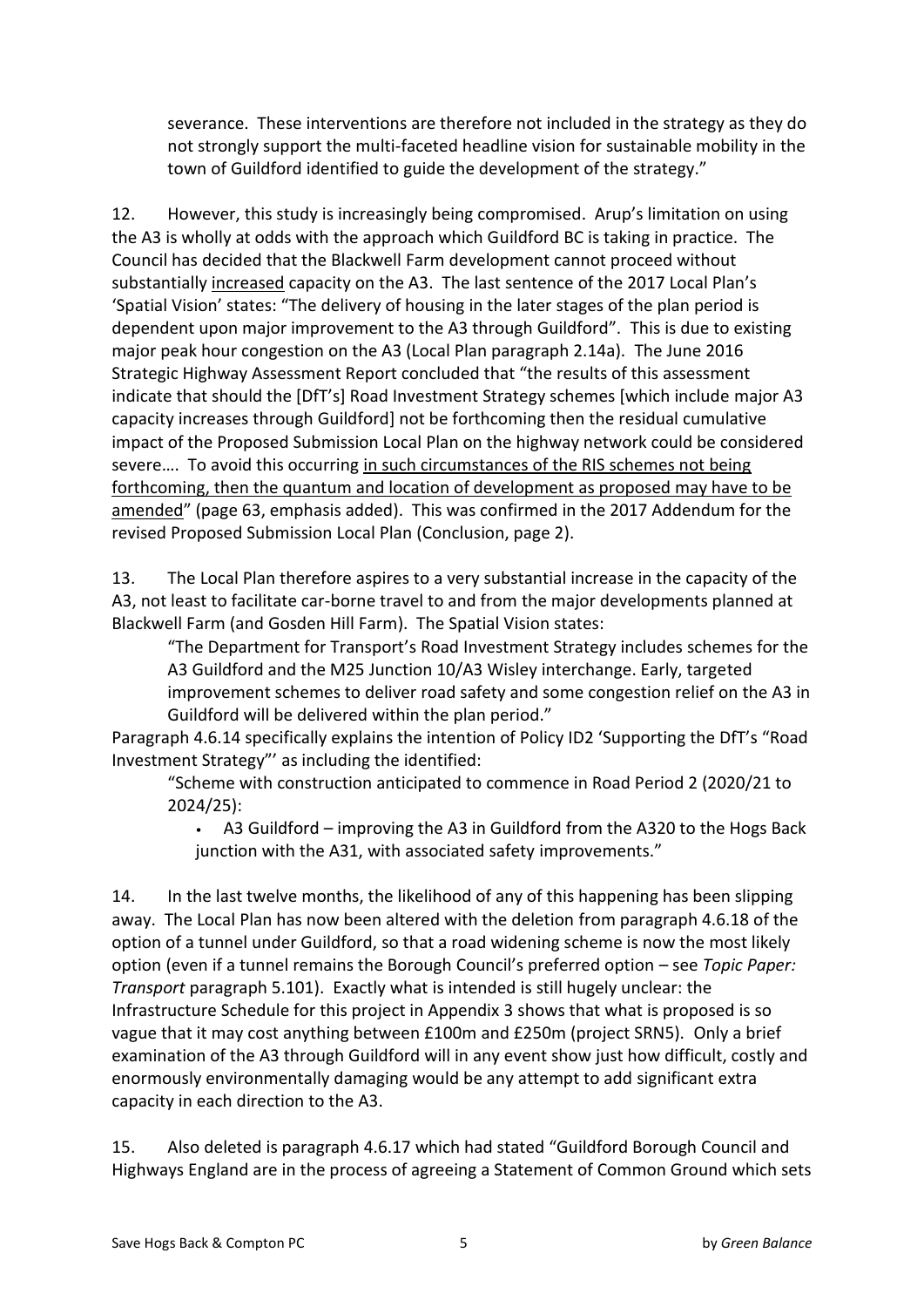out assumptions regarding both the performance and safety outcomes that the RIS schemes can be expected to realise". This is said to be because an SoCG is likely to be agreed closer to the Examination (*Topic Paper: Transport* paragraph 5.14), but we would not be surprised if Highways England is unable to make the commitment the Borough Council seeks.

16. Highways England itself is doubtful about how much can be achieved on the A3 and by when. Its response to the Proposed Submission LP on 18 July 2016 stated: "There is still a level of uncertainty on precisely what improvements on the A3 can be delivered and the guantum of growth any potential improvements will facilitate during the Local Plan period." A Technical Note supporting that submission, prepared by Mouchel, was more precise:

"It should be noted that the A3 RIS 2 scheme is not a committed scheme and no funding has been allocated at present. The details of the RIS 2 A3 Guildford scheme itself are not yet known and so the modelling and testing of an A3 scheme at this stage is considered premature. As such Highways England's view is that this scheme cannot be relied upon by Local Plans to form mitigation for the development proposals."

17. So far as we are aware, this remains the position in July 2017. The response subsequently advised that the inadequate evidence base meant that the Plan was considered unsound.

18. Guildford BC found this response hugely inconvenient and persuaded Highways England to withdraw this statement after a meeting on 1 September 2016. Highways England's letter on 5 October 2016 doing this stated instead (with our emphasis added):

"You will be aware that Highways England is currently developing options for a potential scheme on the A3 in Guildford, capable of being delivered in the next roads period (2020-2025), subject to the normal value for money being applied. The scheme proposes widening the existing carriageway to provide additional capacity and safety improvements between the A31 Farnham Road and the A3/A320 Stoke Road. The design of such a scheme is complex and needs to consider a number of potential options, a process which takes time to complete. We will continue close working with Guildford Borough Council and Surrey County Council to progress the development of the potential scheme.

We note that the delivery of housing in the later stages of the plan period is dependent upon a major improvement to the A3 through Guildford. It is essential that the Local Plan provides the planning policy framework to ensure development does not come forward in advance of critical infrastructure. As a result of clarification received at our recent meeting, it is now understood how the Local Plan intends to do this. Therefore we wish to formally withdraw our representation to this policy."

19. While Highways England is urging caution, Guildford's Local Plan continues to make highly questionable assumptions. On timing, Appendix C claims that the A3 capacity increase will be 'delivered' between 2023 and 2027. This conflicts with paragraph 4.6.14 of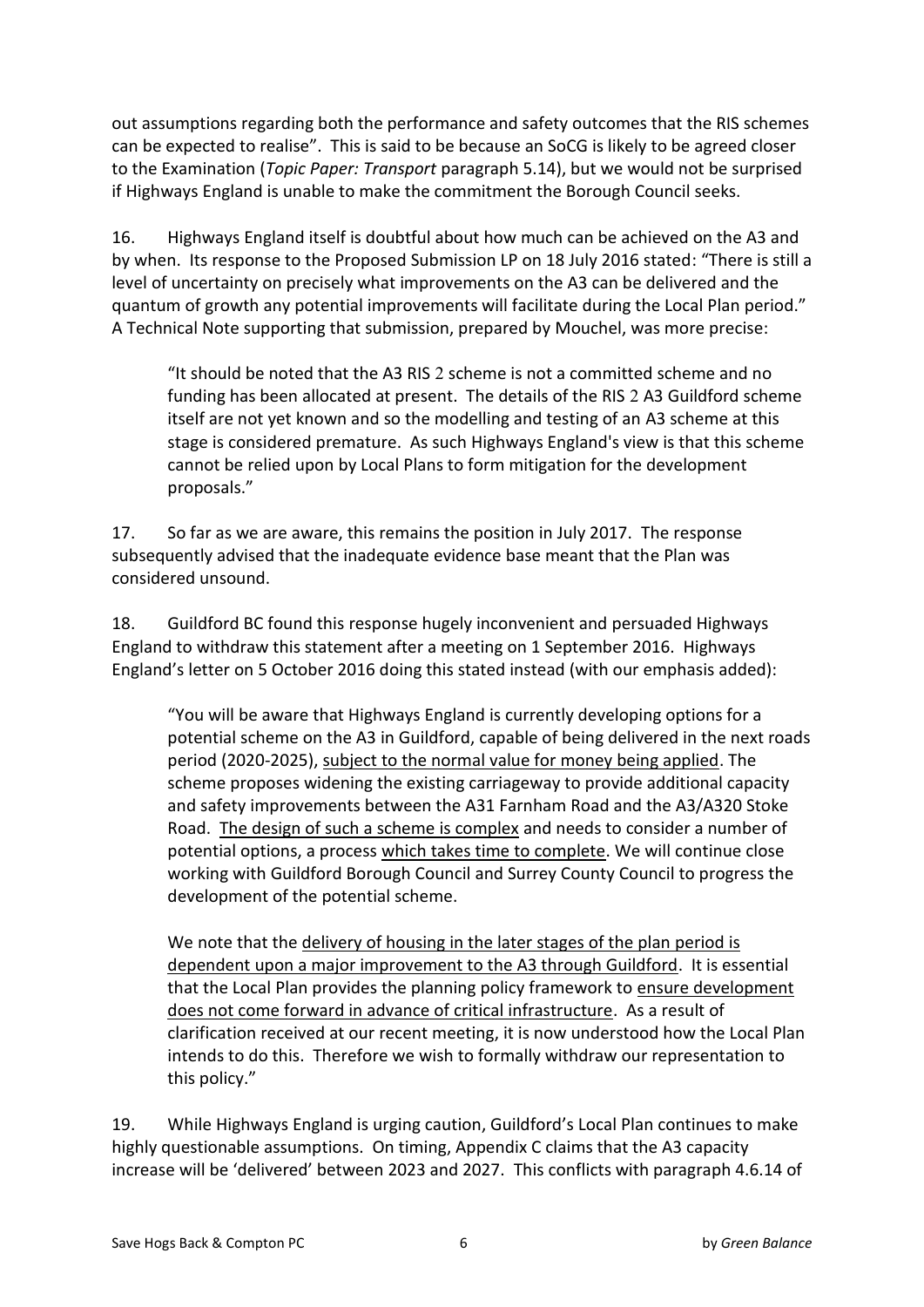the Plan (above) which expects construction to begin three years earlier. Delivery in 2023-27 is itself barely consistent with the Council's own Topic Paper: Transport at paragraph 5.88, which reports that "Highways England has advised that, if a scheme is approved with funding agreed, construction is unlikely to be start[ed] until 2024 at the earliest, with construction taking 2<sup>1/2</sup> years." This would mean that the capacity would only become available in 2027 at the earliest, in effect postponing by some years the Plan's aspiration for A3 widening.

20. On funding, there is no clarity where the money for A3 widening would come from, even if it did surprisingly pass the value-for-money test. The proposed submission Local Plan has been amended from one year ago in the Infrastructure Schedule in Appendix C to give the impression that developers are now expected to foot more of the bill, further adversely affecting the viability and deliverability of Blackwell Farm. The change states the funding source will be 'Highways England and developer funded' instead of 'Highways England and developer contributions'.

21. Finally, the exorbitantly expensive, damaging and disruptive widening of the  $A3$ cannot be expected to achieve its objective of alleviating traffic flows sufficiently to accommodate effectively traffic from Blackwell Farm. Congestion will, remarkably, be worse with the A3 widened than without it. The SHAR reports in paragraphs 4.8.4-6:

"4.8.4 Table 4.1b shows in the PM peak that while the network performs better in Scenario 5 [i.e. with the A3 widening in place] compared with Scenario 3, it is still worse than in Scenario 1 with vehicle hours higher and vehicle speeds lower by 12% and 2% respectively.

4.8.5 As noted above in Section 4.5, the capacity increases on the M25 and A3 result in some high flow increases as trips re-route to make use of the improvements. In turn, this affects roads approaching the A3, such as the A320, A31, A25 and B3000. These also see high flow increases with some, such as the A320, experiencing a significant deterioration in the Level of Service.

4.8.6 It should be noted that despite these improvements, Figure 4.7 shows the A3 is still operating overcapacity with resulting impacts on congestion.<sup>"</sup>

22. The Borough Council's own evidence in both the SHAR and Arup report is that widening the A3 will increase congestion in the town rather than relieve it, with associated deterioration in air quality, noise impacts, land use impacts and severance. Blackwell Farm would damage the whole of Guildford. The likelihood of the A3 capacity being increased is less now than it was one year ago. So far as we can see, the 'do nothing' option for the A3 remains squarely on the table and is an increasingly likely outcome.

23. In summary, the evidence on the A3 consolidated during the last year shows that it is currently simply not known:

- if a suitable widening scheme can be designed and if so how much it would cost;
- whether the scheme would meet 'value for money' tests;
- whether the money for it could be found;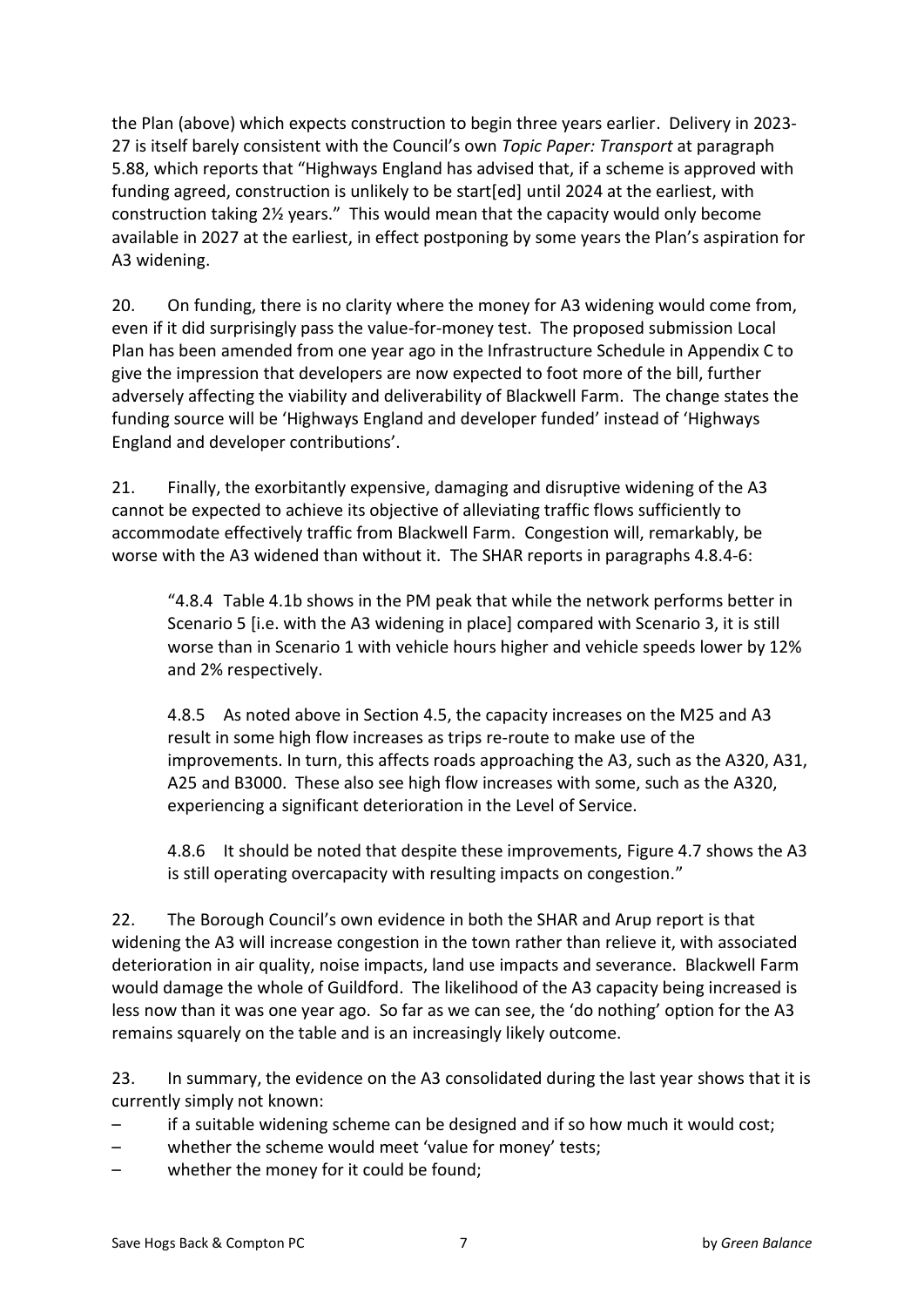whether the A3 capacity could be increased in time to assist the development of Blackwell Farm during the Plan period, as the earliest provision date would be 2027 (and probably later).

Finally, even if built, the widening of the A3 would generate congestion in Guildford rather than relieve it and would itself be even more over-capacity than it is now. The Borough Council's reliance on the A3 capacity improvement is foolhardy in the extreme. Not proceeding with the Blackwell Farm development would be a far superior option.

24. The Council recognises that the Blackwell Farm development cannot proceed until the A3 has been widened, but realises that this cannot be achieved until, at best, near the end of the Plan period. As a result of the lack of progress in agreeing A3 capacity increases, the rate of provision of houses in Policy S2, which was back-end loaded in the 2016 Proposed Submission, is now in the 2017 Proposed Submission still more heavily skewed towards the end of the plan period. The 2019-20 provision has been dropped from 500 to 450, while the annual provision in the last three years of the Plan has been raised from 790 to 850. There is insufficient evidence to show that 850 dwellings per annum could be constructed and sold in the Borough in those last three years: the numbers reflect not how the housing market works, but the contortions which the Council has gone through to square its housing provision numbers with the aspirational timetable for the widening of the A3. A far superior option in both housing and transport terms would be to abandon both the Blackwell Farm development and the A3 widening (which in part is justified by Blackwell Farm as well as facilitating it).

#### Access from the A31 Hogs Back

#### *Junction with the A31*

25. The principle of a new signalised junction on the A31 to facilitate access to Blackwell Farm is project LRN3 in the Infrastructure Schedule. The Plan accompanying Policy A26 Blackwell Farm is unchanged from June 2016. It continues to show a road access at a widened junction of Down Place with the A31, passing over the A31 slip road onto the A3 northbound. Our response to the June 2016 Consultation demonstrated, in a commissioned report from transport specialists, that the proposed signalised junction at Down Place with the A31 would be most unlikely to function effectively. Furthermore, Surrey County Council's Strategic Highway Assessment Report June 2016 shows that the new junction would cause all users on average a 35 second delay compared with no junction (Table 4.11). In the last twelve months the Borough Council has been forced by a Freedom of Information request to release a sketch map provided by the University of Surrey showing the latest proposals for this access. This involves a junction slightly west of the site originally intended but shows no distance measurements. It shows too an extra westbound lane for traffic on the A3 over-bridge but no bridge widening. Further proposals exist for this junction but have been denied to Save Hogs Back on weak excuses. Also, there appears to be no proposal to co-ordinate this junction with improvements to the Down Lane junction on the opposite side of the A31 slightly to the east, even though the creation of the Down Place access could ordinarily be expected to generate significant additional use of Down Lane.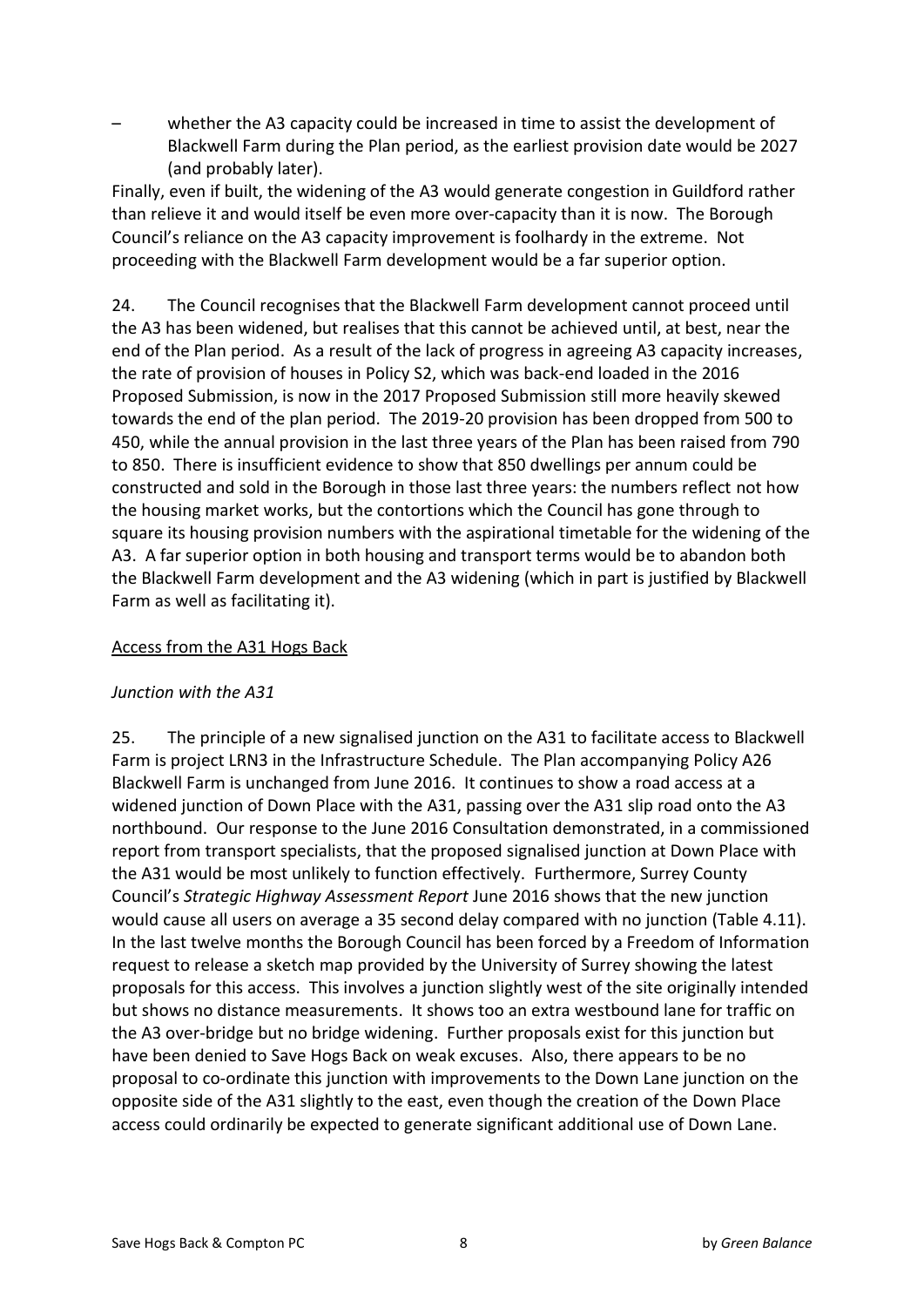26. The lack of transparency by the Council is significant: unless demonstrated otherwise, we consider that the proposed access at Down Place is likely to remain impractical for the following reasons.

- There does not appear to be sufficient road width for the proposed junction.
- $-$  A signalled junction is likely to be over-capacity at peak periods.
- Travellers leaving Blackwell Farm this way in the morning peak will suffer major tailbacks due to the overloaded A31 eastbound inhibiting left turns (the peak flow direction).
- Widening of the A3 over-bridge may well still be necessary at vast cost.
- Only a very environmentally damaging roundabout in the AONB on the top of the Hog's Back (previously opposed by Borough Councillors) could be sure of accommodating likely flows.

### *Access%road%between%the%A31%and%Blackwell%Farm*

27. Project LRN4 in the Infrastructure Schedule is an access road at Blackwell Farm with a through link to Egerton Road. The Plan continues to give the misleading impression that "The design of the improved Down Place access road or a new adjacent parallel access road will be sympathetic to its setting variously within the AONB and AGLV" (Infrastructure Requirements item 2). A significant road connecting to the A31 could not possibly be achieved by an 'improved Down Place access road', the route of which is narrow, lined by mature trees on both sides, and includes a significant sharp bend, while any alternative could not possibly be sympathetic to the AONB and AGLV. The construction of an access road through an AONB to a new urban extension would be major development in its own right. This could only be justified in AONB policy terms if there were exceptional circumstances. There are none of these and none are claimed or demonstrated.

28. The principal difficulty which has arisen in the last year regarding the new link road is that the Council has been unable to find a workable solution for the local road network. The Council wants residents of Blackwell Farm and employees at the Research Park and its proposed extension to be able to enter and leave either in the Guildford direction or the A31 direction, but it does not want most other drivers to use the same roads if they don't really need to be there. There appear to be two intentions: to constrain drivers who are just passing through – so as to avoid rat-running (especially necessary if a direct through route can be found south of Manor Copse) – and to avoid attracting drivers who currently use Egerton Road. In both cases the intention is to avoid causing adverse network effects if drivers divert onto the new link, e.g. rat-runners overloading Egerton Road still further, or the new access prompting more traffic on the A31.

29. Policy A26 in the June 2017 Proposed Submission Local Plan sets out its solution: to provide a new route "between the A31 Farnham Road and Egerton Road" for "employees and emergency vehicles" (only) to the Surrey Research Park, the University of Surrey's Manor Park campus and the Royal Surrey County Hospital. We address in this section the practicability of selecting users for the public highway. However, the matter is also linked to the separate issue of how to link Blackwell Farm into Egerton Road, the main road into Guildford (see paragraphs 47-50).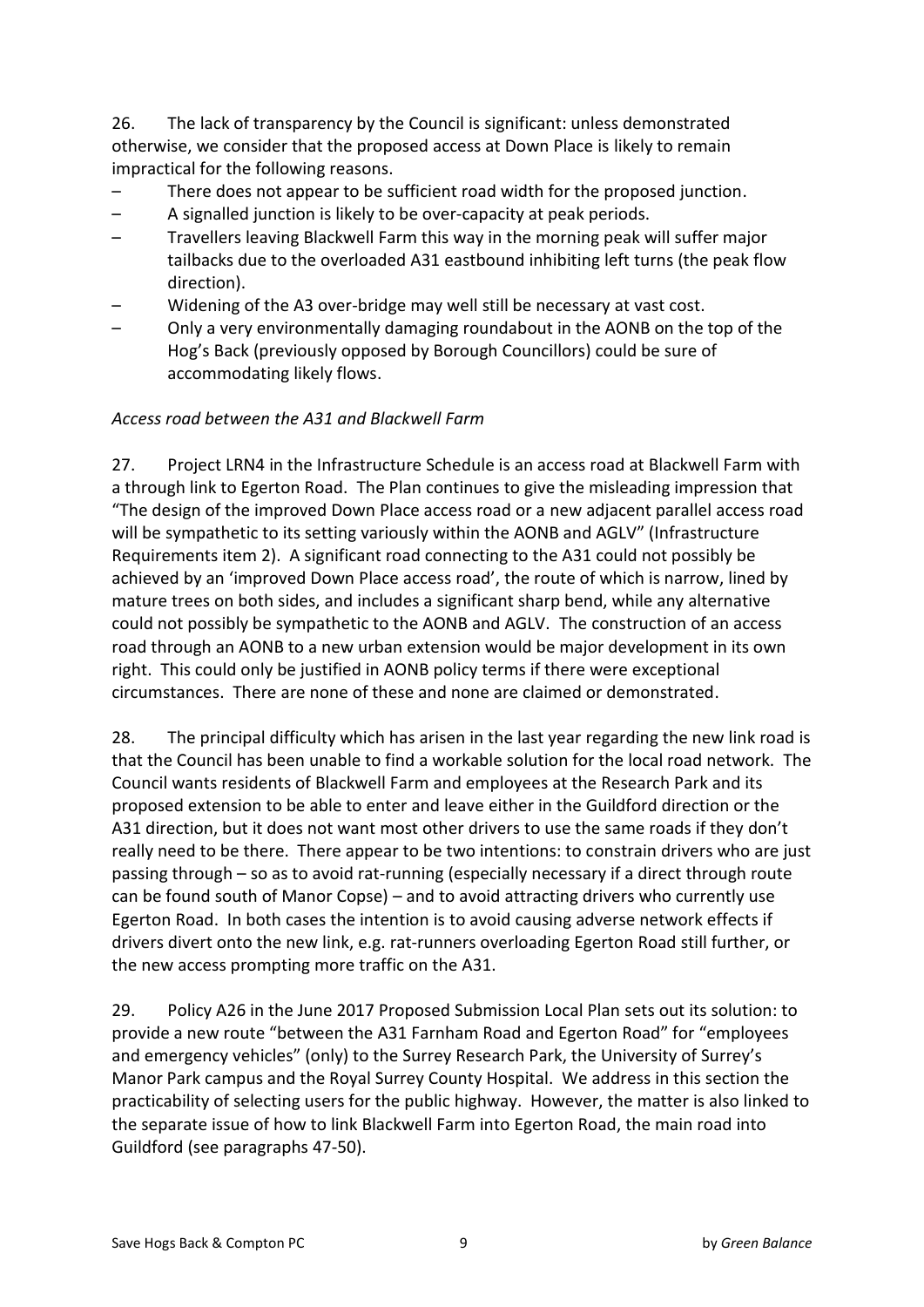30. We have tried for the last year to obtain from Guildford BC and the County Highways Authority an understanding of exactly how users of the proposed new road network would be restricted to those people deemed suitable, with everyone else barred. No credible explanation has been provided. The matter is completely ignored in the Borough Council's *Topic%Paper:%Transport* (June%2017) and%*Strategic%Highway%Assessment%Report%Addendum* (June 2017), and is restated but not explained in *Guildford Borough Transport Strategy 2017* (June 2017). This is an issue which cannot be brushed under the carpet because it lies at the heart of the credibility of the link to the A31.

31. The local authorities have been thinking about the issues raised but failed to find an answer after another year of investigating. Surrey County Council has indicated that its preferred option is the use of Automatic Number Plate Recognition (ANPR) coupled with a permit system. However, there is a general right of public access on the public highway without the State snooping on who uses it by means of cameras, so the legality and practicality of any control system remains to be resolved. For this method to function, therefore, we anticipate that cameras would have to monitor passage on private roads, raising the prospect that Blackwell Farm might not be fully accessible on the public road network. It remains unclear what would happen to drivers whose number plates were not 'authorised' to use the road, or how they could be discouraged from arriving in the first place. If there was a system of fines for unauthorised use of the road link, this would require the co-operation of public authorities in perpetuity (which would need to have ongoing funding from the development). With private roads, control of the network would be lost to a private interest whose priorities might not always be the same as those of a public authority. Rights of access to the private roads could at any time be changed by the landowner by reference to which vehicles were allowed passage, when, at what cost, or in other ways. We would expect an urban extension to Guildford reliant on access and egress by private roads to be fundamentally unacceptable.

32. It is unclear whether Guildford BC appreciates the impracticability of the proposed differentiation between acceptable and banned users of the road. There will be thousands of 'legitimate' drivers resident in the Blackwell Farm housing development. There will be many hundreds of employees in the Research Park and its proposed extension. There will be hundreds of staff on the Manor Park campus and at the Hospital. Identifying these individuals and, specifically, the cars they will be driving would be a nightmare, made worse by staff turnover and churn in the occupancy of the housing development. Legitimate individuals may have good cause to use alternative cars. The newly introduced secondary school would be largely (two thirds) for the benefit of non-residents of the Blackwell Farm development, so large numbers of drivers can be expected to arrive from elsewhere using the link road, and would need to be registered. Many others will claim legitimate cause for registration on the ANPR system, such as staff at the Nuffield Hospital as well as the County Hospital, employees of shops and services in the area, taxi drivers and so on. The system of registration would become very large and unwieldy, requiring continual (and rapid) update, at real cost. A reliable and effective appeal system would be needed, but the frustrations of both registered and especially non-registered users of the road are still entirely foreseeable.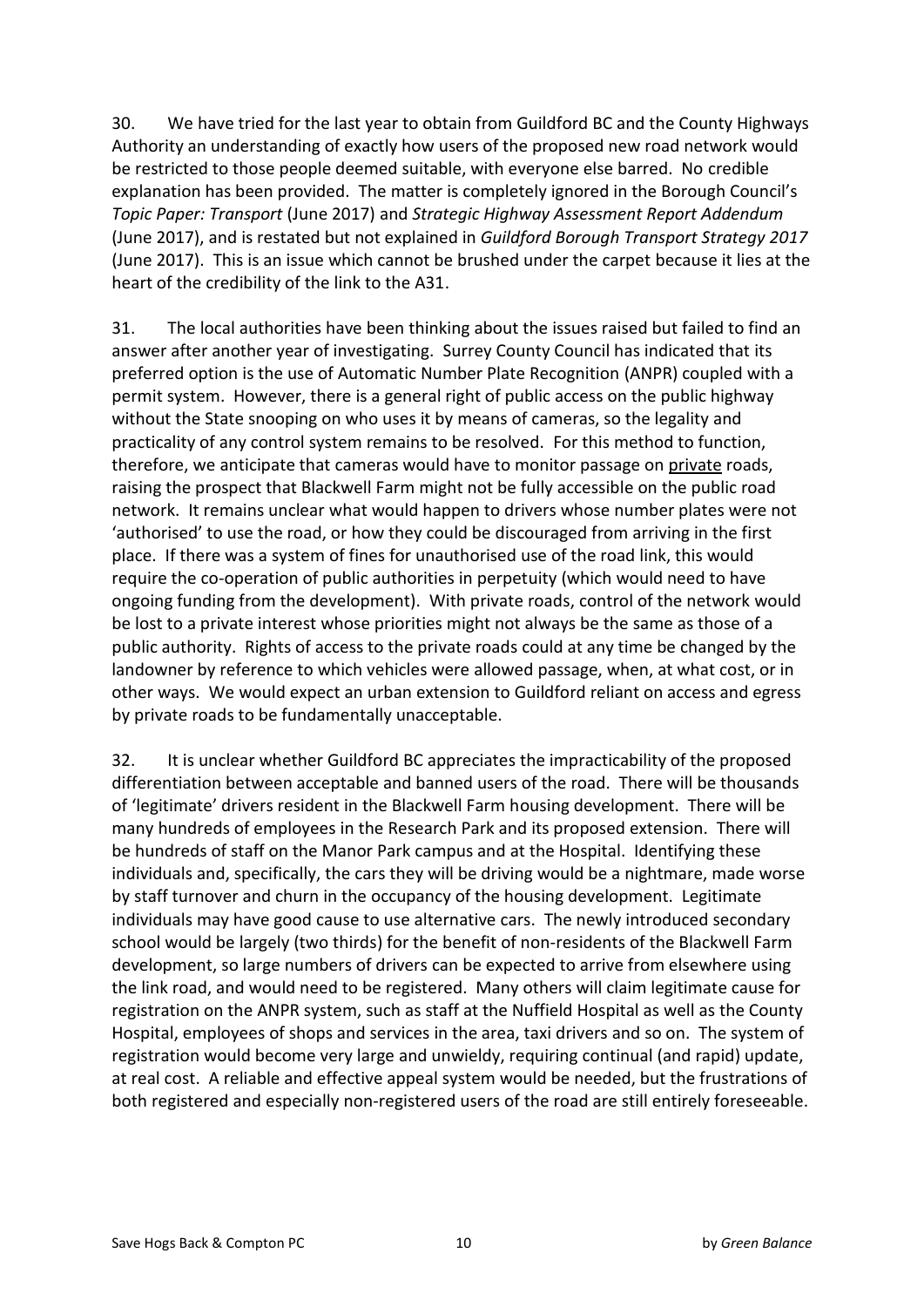33. As the transport consultant to Compton and Worplesdon Parish Councils notes, the inevitable complexity of an ANPR process raises a series of questions related to site deliverability such as:

- i) Will the developer provide for the financial enforcement costs of the link road restrictions in perpetuity? Is this included within the £20million cost for LRN4?
- ii) Will Surrey Police provide the enforcement of the ANPR in perpetuity?
- iii) How will all of the people who will be granted access to use the road be differentiated from through traffic?

34. Answers to these questions and resolving other practical concerns are fundamental to the successful deliverability of the vehicular link road and the urban extension as a whole. The road must not attract unwanted road users, but must still achieve the aim of serving all of the desired users. So far the Council has offered no commentary at all on how these awkward issues might be resolved, or on how the use of private roadspace to achieve a public purpose can be made to function without unacceptable risks of unilateral action by the landowner.

35. The outcome seems to us clearly inevitable if a link road is built. It will not be workable. Instead of a costly system of registration, fines, appeals, etc., the greater likelihood is that the foreseeable cacophony of opposition to a system which appears indiscriminate, unfair and ineffective will cause the system of ANPR and registration to be abandoned in a short order of time. All the disadvantages of the link road to the wider network would then be realised.

# *Impact of the link road on air quality in Compton*

36. New information on air quality has become available since the consultation on the Proposed Submission Local Plan in 2016. In particular, Guildford Borough Council has issued an admirably brief and clear 2016 Air Quality Annual Status Report, September 2016. This shows that a specific area of the B3000 road through the village of Compton (in whose parish Blackwell Farm partially lies) has one air quality monitoring position which consistently reveals concentrations of Nitrogen Dioxide (NO<sub>2</sub>) well in excess of the legal limit adjacent to a dwelling (and the highest figure in the Borough). This is the only location in the Borough where this combination arises. (There were two other places with lesser exceedance of the legal limit, but one was located well away from dwellings and the other was unreliable having only 33% data capture rather than the 75% required.) Other monitoring positions nearby in Compton had  $NO<sub>2</sub>$  pollution approaching the legal limit.

37. There is no doubt whatever about the cause of the pollution problem: through traffic passing through the village. Large numbers of cars pass through and lorries on the relatively narrow road can cause additional congestion. Further monitoring and modelling is taking place to ascertain whether any further action is required, notably using Advanced Dispersion Modelling Software (since June 2016). The Guildford Borough Transport Strategy 2017 reports that in respect of Compton "The Council is considering whether to declare an Air Quality Management Area and, working with Surrey County Council, will use the results of an ongoing study looking at the pattern of daily exposure to design and implement appropriate mitigating measures" (page 19). The Council has proposed no means of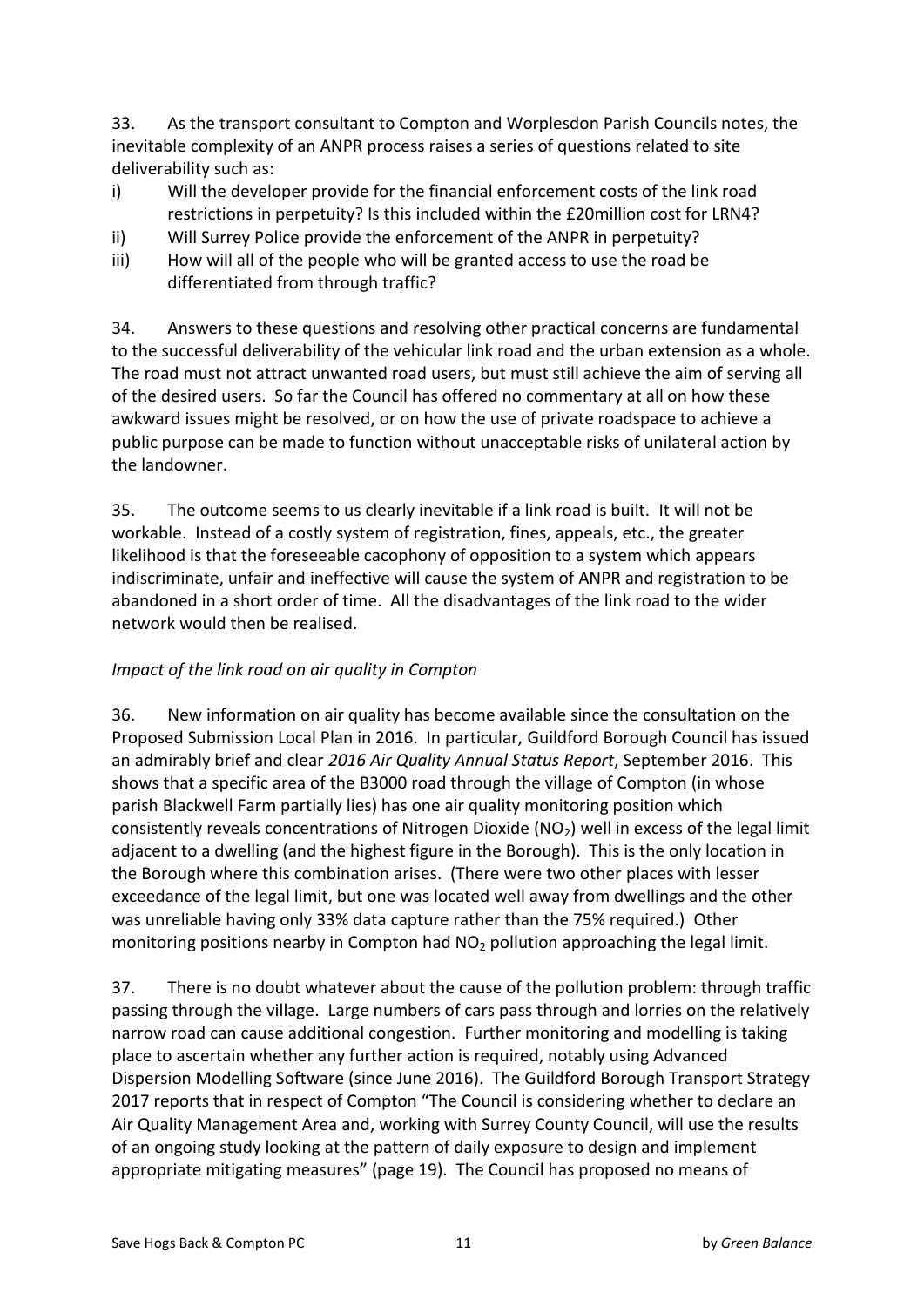achieving in the short term a permanent reduction in traffic volumes through Compton. On the face of it, an AQMA may well therefore already be needed: under its legal duties the Council must designate one if it is unlikely that the objective values (i.e. less than  $40g/\mu m^3$ ) will be met in a given timescale, and the Council must then prepare an Air Quality Action Plan (AQAP) with the aim of achieving value objectives.

38. The vehicle count through Compton will rise alarmingly if the Blackwell Farm development and the associated A3 widening are built, inevitably necessitating an AQMA and with little or no prospect of an AQAP being effective. For vehicle impacts, the SHAR treats development of Blackwell Farm and accesses to it as a two-stage process: 'Scenario 3' involves the construction of key highway schemes providing access to large development sites (incl. Blackwell Farm) and local highway schemes, while 'Scenario 5' involves the widening of the A3 at Guildford (A320 Stoke interchange junction to A31 Hog's Back junction). The traffic consequences of each are modelled separately. In practice, as established in paragraph 12 above, there is common ground between the Borough Council, County Council and Highways England that the Blackwell Farm development cannot proceed until the A3 has been widened, so in practice the highways impacts of the site access road and A3 widening are additional if Blackwell Farm is to proceed.

39. The SHAR shows in Figure 4.3 for the morning peak hour that 275 vehicles will leave the A31 at Down Place (for Blackwell Farm, the Surrey Research Park and County Hospital). Paragraph 4.7.5 suggests that these are trips which primarily have their origin in the west, (though the likelihood is that many of them will have actually their origin in the south: traffic from Godalming and Farncombe, for example, could access the A31 at the Puttenham junction and then head for the Research Park or Hospital while avoiding Guildford.) In short, a proportion of the 275 vehicles using the Down Place junction under Scenario 3 will have passed through Compton. Unfortunately, the network effects diagram shown in Figure 4.3 does not extend southwards to Compton to identify an indicative number.

40. The SHAR then indicates the impact of Scenario 5 compared with Scenario 3. This is reported for Compton in Table 4.5, showing that the B3000 through Compton will have one of the highest absolute increases in flow arising from the widening of the A3, with an additional 145 vehicles per hour in the morning peak, representing a further 16% increase in traffic through Compton. The Table notes that both under Scenario 3 (even without the A3 widening) and under Scenario 5 the Level Of Service on the road would be category E: 'Unstable flow operating at capacity'. The outcome could be even worse: the SHAR notes at paragraph 4.7.5 that potentially the number of drivers attracted to use the new Down Place to Blackwell Farm link could be somewhat higher as the model cannot accurately reflect the queuing that occurs on the nearside lane of the A31 as it approaches the merge with the A3. If so, the numbers passing through Compton could be expected to increase proportionately.

41. The evidence is clear that the combined effect of the Local Plan's proposals for the Down Place link road to Blackwell Farm and the A3 will greatly increase traffic through Compton which in turn will have an inevitable and appalling impact on air quality (which already exceeds legal limits at one location). Despite this, the Council is in denial about the air quality impacts of its Proposed Submission Local Plan 2017. Aecom have prepared for the Borough Council an Air Quality Review of Guildford Borough proposed Submission Local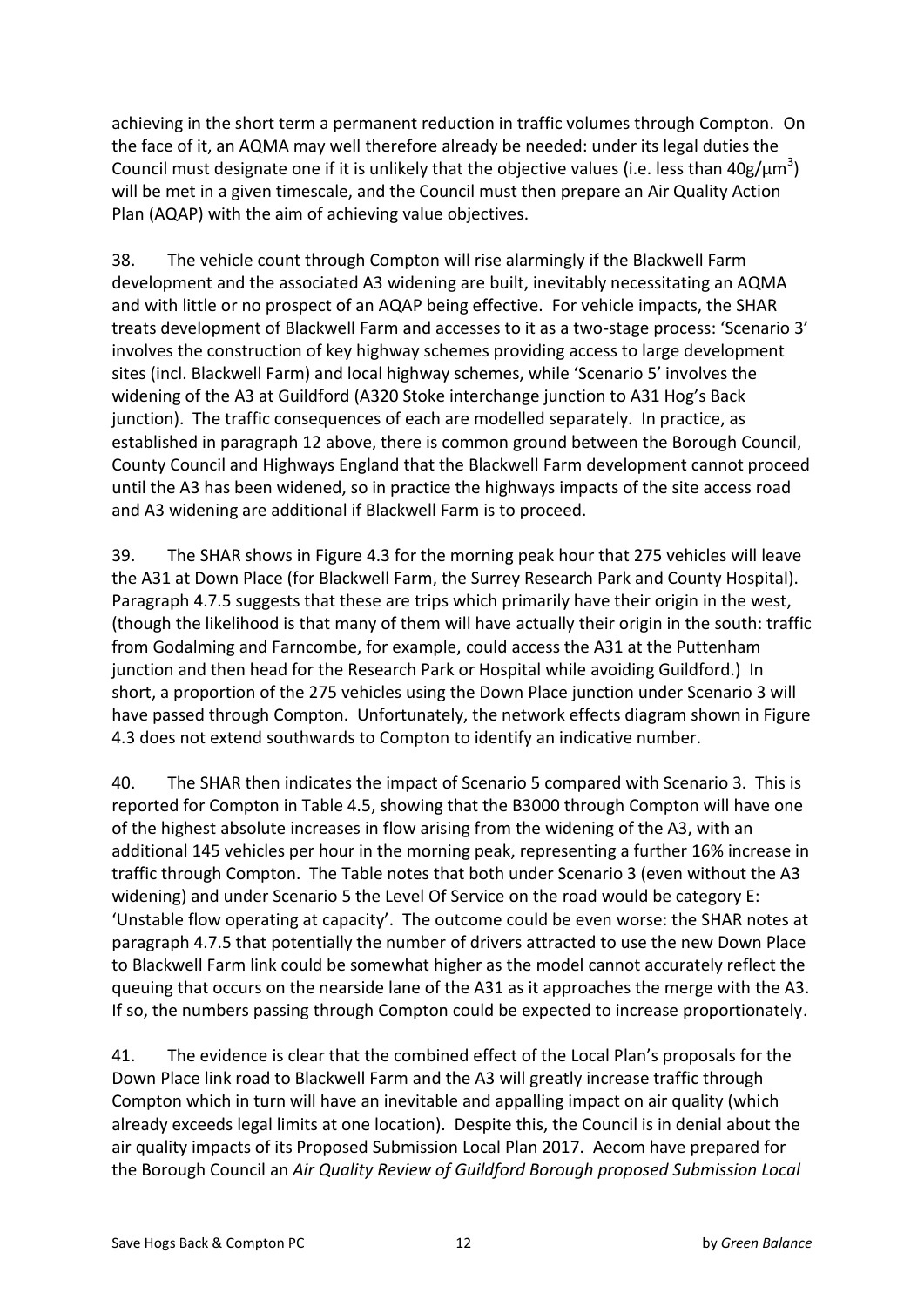*Plan: Strategy and Sites "June 2017"*, but this completely fails to appreciate the relationship between the Blackwell Farm development, the proposed road infrastructure developments and air quality at Compton. It provides a series of unwise statements:

(i) "it is predicted that if little development takes place within the area and vehicles emissions are reduced by technological advances these objective exceedance should reduce to below the objective in to the future, without additional measures being required locally" (section 2.3). The reference to little development in the area is absurd: a major urban extension is proposed in the Parish. The suggestion that technological advances in emissions will solve the problem is fanciful in anything other than the long term, whereas there is an immediate need for action to reduce vehicle passage through Compton.

(ii) "The assessment identified a risk of exceedance if traffic flows, primarily on the B3000, increased. The area was not declared as an AQMA as the assessment noted that emissions from traffic were expected to decrease into the future which should lead to a decrease in NO<sub>2</sub> concentrations measured in the area" (section 4.1). This finding is simply wrong: Table 4.5 of the SHAR anticipates a 16% increase in traffic in Compton from the A3 widening, not counting any increase generated along the Down Place link road.

(iii) A review of Policy A26 Blackwell Farm (section 5.2.2.1) recognises that "A large development such as this is likely to have an impact on local air quality as there are likely to be large changes to traffic flows on nearby roads and thus impacts on pollutant concentrations", but failed to realise the consequences for Compton, even though this is nearby and clearly the place with the worst  $NO<sub>2</sub>$  pollution recording in the Borough (which should obviously be one of the first places to examine for air quality consequences).

(iv) A review of the air quality impact of the Local Plan on Compton (section 5.2.4) similarly fails to appreciate the evidence. This states in full: "There is one large land allocation within the parish of Compton, A26 Blackwell Farm, discussed above. The additional traffic flows predicted to be generated by this development are not predicted to have a significant adverse effect on air quality in the area of the village of Compton. There are no other large allocations local to Compton Village. As a result the implementation of the GBC Draft Local Plan should have little effect on future traffic flows through the area and thus negligible impact on local air quality."

(v) Rather than address the air quality consequences of Blackwell Farm at the Local Plan stage, when decisions can still affect air quality in Compton, Aecom choose to defer any consideration of the issue until a time when little can be done about it. On four occasions in the Executive Summary the issue is recommended as a matter which can be dealt with 'through the planning application process'. Once allocations of land are made for development, strategic reasons for resisting them (e.g. on air quality grounds) are typically overruled as matters which should have been resolved at the plan-making stage. Leaving air pollution consequences of proposed development until the planning application stage is an exercise in trying to sweep the issue under the carpet.

42. Aecom's recommendations in section 5.4 recognise that "The increase in traffic flows associated with the implementation of the Draft Local Plan are predicted to be in the region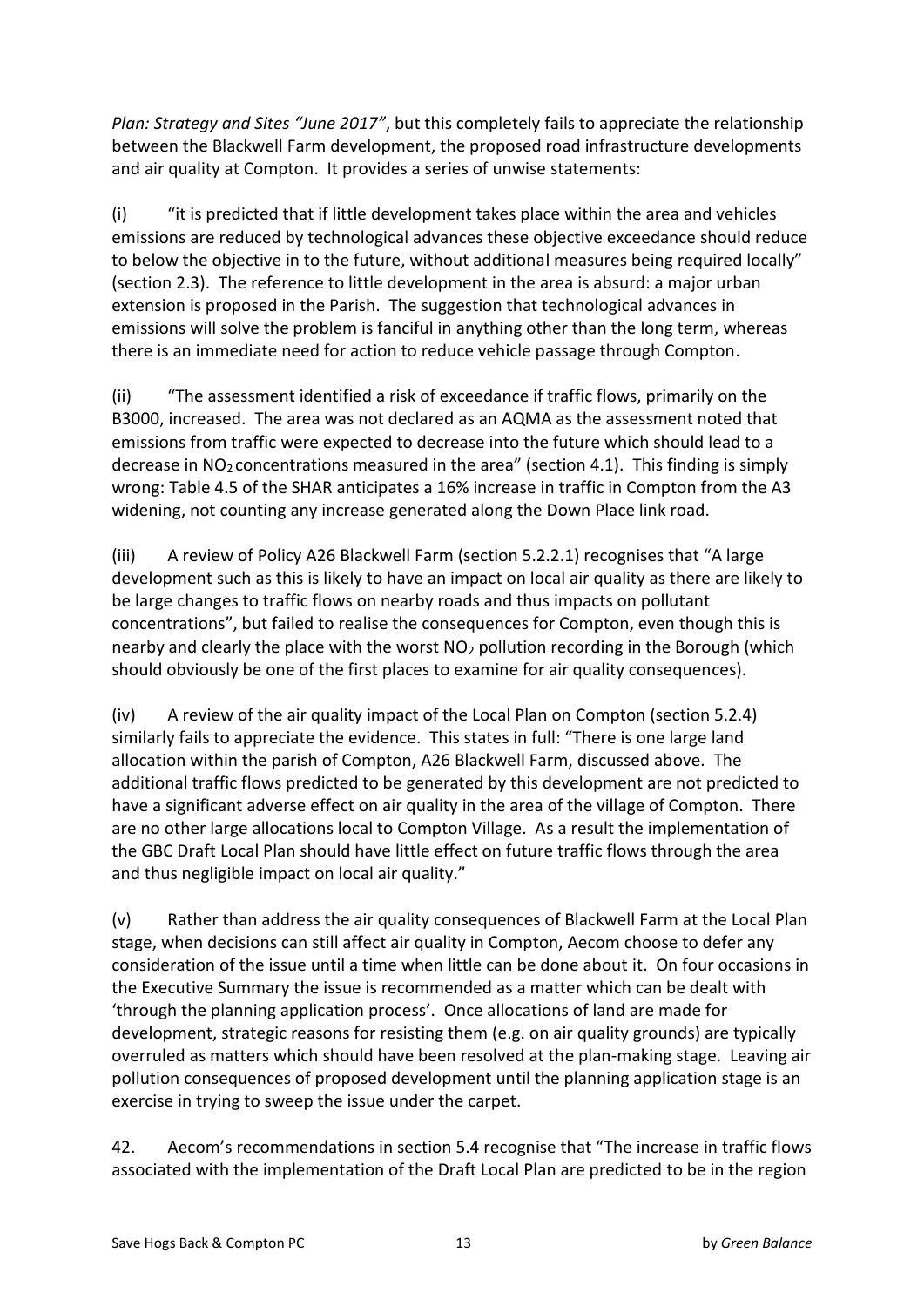of 12,500-17,000 vehicles per day on the Guildford Bypass [A3] $^{\prime\prime}$ , but seem to assume – extraordinarily – that no extra vehicles will pass through Compton (despite the evidence in the SHAR). In our view, the Aecom report and its recommendations represent a significant failure to respond to clear evidence of the air quality damage that the Blackwell Farm development as a whole and the associated A3 widening would inflict upon Compton, about which little could then be done in the short term. We wholly disagree with its approach, which could threaten life-expectancy in Compton.

43. It is hardly surprising that air quality is barely mentioned in the Sustainability Appraisal and treated as a minor issue, as Aecom also prepared this for the Borough Council: paragraph 10.7.1 final indent merely recommends that 'detailed modelling' is undertaken close to where very large increases in traffic flows are expected. Paragraph 10.7.7 concludes "Proposed changes to the spatial strategy have little or no implications for health, whilst proposed changes to site specific policy (particularly regarding air quality; see discussion above), responding to the Air Quality Review (2017), are supportive of good health." Again key decisions are to be left until too late until the planning application stage, with both the SA (at paragraph 10.7.1) and the Air Quality Review (at page 5) recommending that 'potential air quality issues' should be added to the list of 'key considerations' at the end of the main urban development allocation policies, including Policy A26 Blackwell Farm. This has been taken up by the Borough Council. However, the SA fails to address the key issue that needs resolution now: how to stop additional traffic being attracted through Compton or reduce it.

#### Connection to Guildford

#### Linking the Research Park Extension to the road network

44. The expansion of the Surrey Research Park and the creation of the Blackwell Farm estate are treated as part of the same development in Policy A26. In access terms it is more sensible to consider them separately. The Research Park proposal is for an Extension of 10-11ha, which would be to the north-west of the current Research Park. Access would be straight-forward from Guildford: via Egerton Road and Gill Avenue, via the roundabout serving the Research Park by the Occam Road/Priestley Road loop, and by making an extension to Stephenson Way. A road serving the Extension could be taken through the mature hedgerow separating the existing Research Park from Blackwell Farm at a point close to and parallel to the railway line. Stephenson Way has been constructed to allow further extension of the roadway in this location (also giving access to some of the last remaining large vacant sites on the current Research Park). Proposals for the Sustainable Movement Corridor in the June 2016 'Progress update' as part of the evidence base for the Proposed Submission Local Plan at that time were consistent with this. They showed in Figure 5 a schematic route for the SMC. This is reproduced on page 16 of the Guildford Borough Transport Strategy 2017. At its western end this turns north from Gill Avenue, apparently to follow Occam Road and Priestley Road, before making a westward thrust into the Research Park extension area (though whether north or south of Surrey Satellite Technology is difficult to say from the scale of the plan provided). So far as the Research Park Extension is concerned, that would seem to be an understandable direction in which to take the Sustainable Movement Corridor.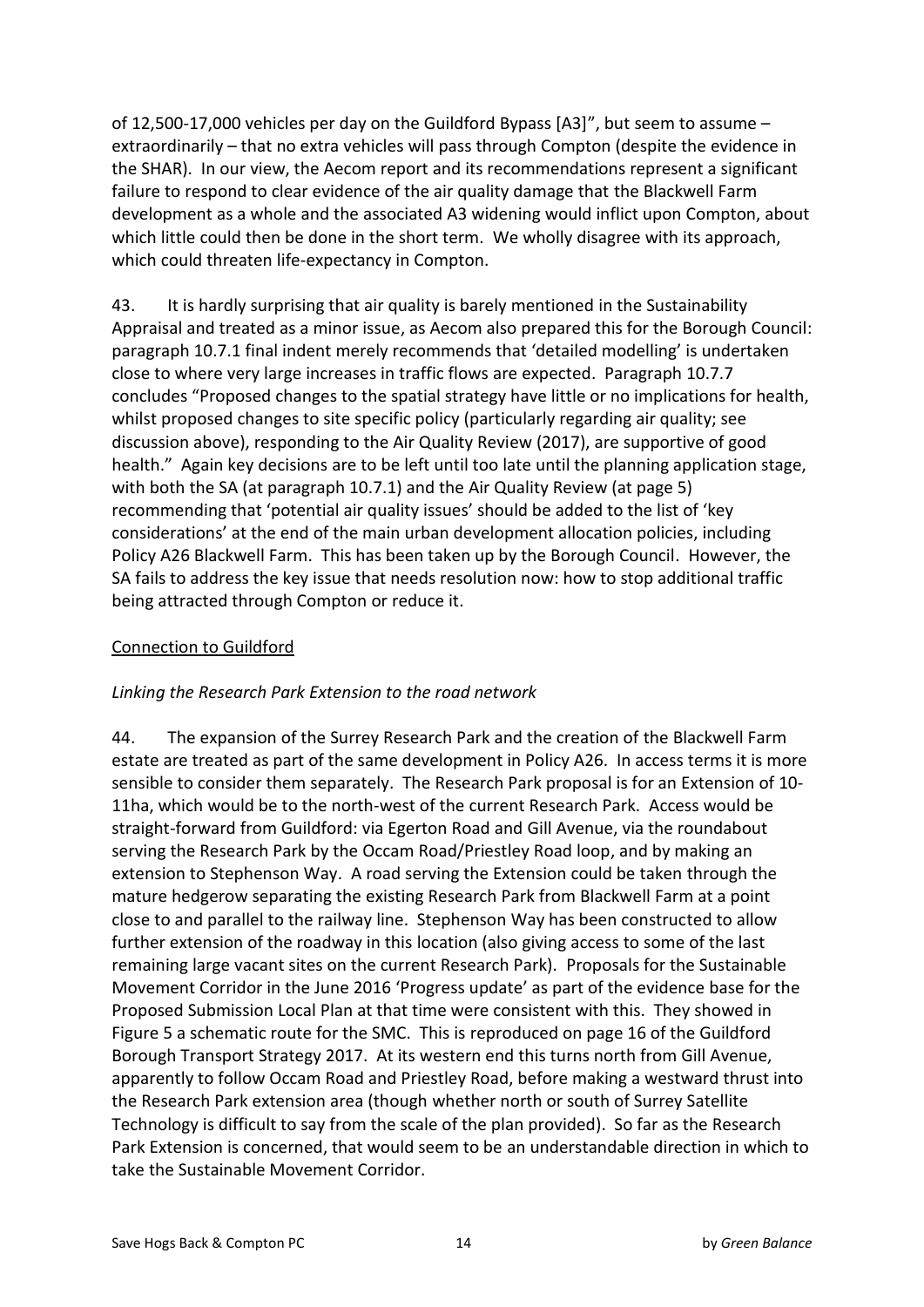45. However, this arrangement would introduce development into Green Belt and the setting of the AONB at Blackwell Farm, breach the excellent existing screening of development from the west, add substantial additional traffic to the heavily congested Egerton Road, and in all likelihood be opposed by existing users of the Research Park who would be unlikely to want a significant thoroughfare in their midst. We therefore consider this proposal unacceptable. We note, too, that the proposed SMC may now stop short of the Research Park Extension (at the roundabout on Gill Avenue at the top of the hill), as indicated in the *Sustainable Movement Corridor – Update* 20 February 2017 in Figure 4. How or whether the SMC would link into Blackwell Farm or the Research Park Extension has become a mystery.

46. We do not accept that the sensibilities of existing staff in the current Research Park should dictate the most appropriate access route to a Research Park Extension. However, if the intention (and this is unstated in the Local Plan) is that the Research Park Extension could only proceed if a new road link was made to it from the A31, to avoid access only through the existing Research Park, there would be even less justification for the development going ahead. Not only would the scheme still intrude into Green Belt and the setting of the AONB at Blackwell Farm. It would also be partly responsible for requiring major development of a road in the AONB and so could only be justified in 'exceptional circumstances' (which it has neither claimed nor demonstrated). Given that the Extension would now be physically separate from the existing Research Park, it would be unable to claim Blackwell Farm as an essential location. So far as we can see, the Extension does not need to be in this location at all, and a more fundamental review of its future location would be in order. That would also help avoid traffic growth on Egerton Road.

### *Linking%Blackwell%Farm%to%Egerton%Road%and%the%Tesco%roundabout*

47. How the Borough Council and the County Highways Authority propose to link the Blackwell Farm development into Egerton Road preferably via Gill Avenue, in accordance with the Proposed Submission Local Plan 2017 Policy A26, remains unclear. It is important to appreciate that, after another year of investigation, the Council is no closer to finding a workable means of channelling traffic out of Blackwell Farm towards Guildford or back into it, let alone linking this access with the proposed new access to the A31. One option has recently been lost by the construction of the substantial School of Veterinary Medicine on the line of one possible access road. We consider the Proposed Submission Local Plan to be derelict in its duty to demonstrate how such a major urban development on the edge of Guildford can in reality be linked into the fabric of the town. The Borough Council is plainly having great difficulty finding a suitable access route. We strongly recommend that the Local Plan should not be submitted for Examination unless this route can be clearly identified first.

# *Impact of Blackwell Farm and the Research Park development on the local road network*

48. Egerton Road is one of the worst congestion hotspots in Guildford and the wider area. Egerton Road provides the main access to the Surrey Royal County Hospital and a superstore, and the only access to Surrey University's Manor Park student village, Surrey Sports Park and the entirety of Surrey Research Park. The demand for access to all these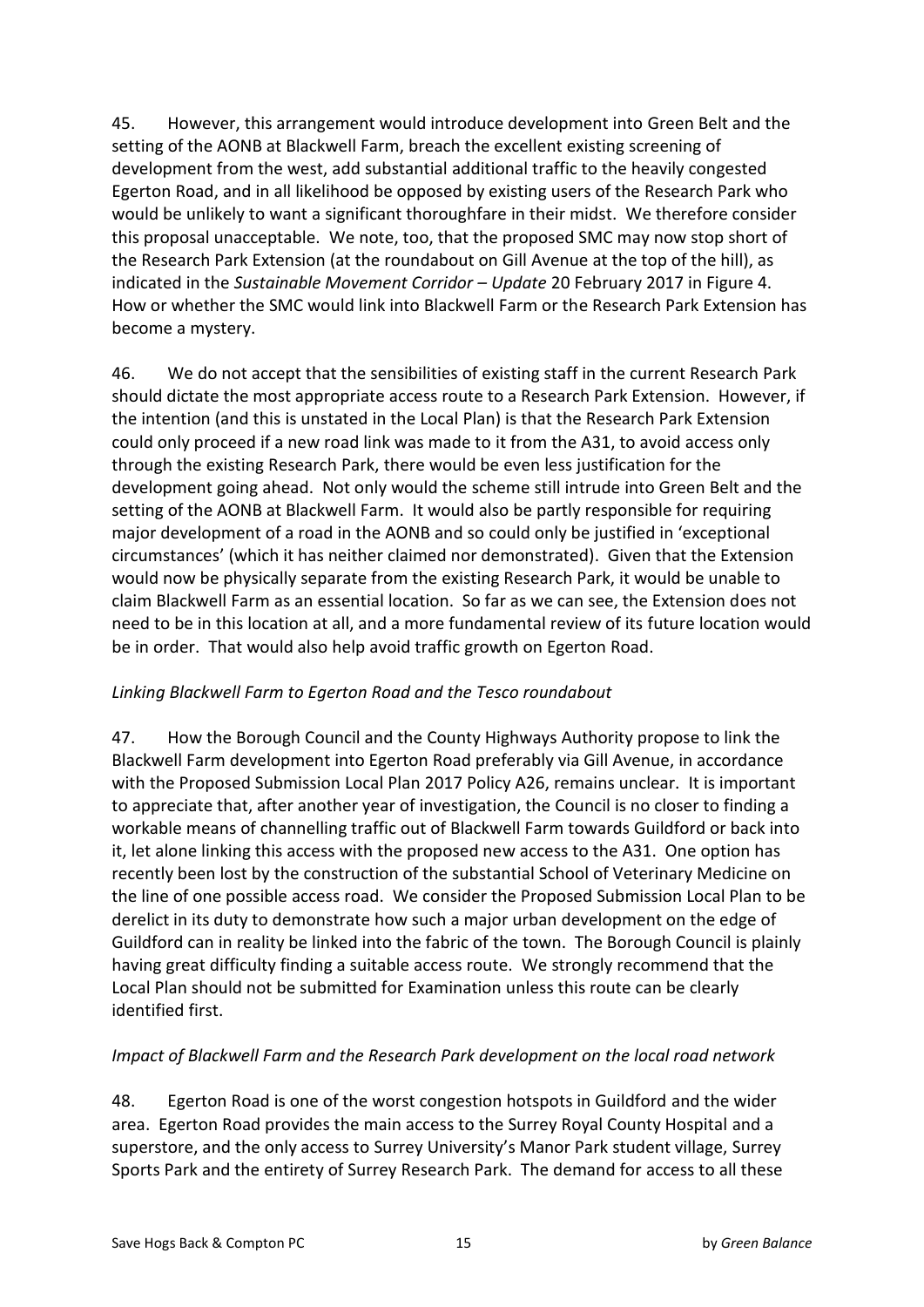destinations is growing, notably with building programmes at Manor Park and the Research Park. The high level of existing congestion will therefore get worse, even before Blackwell Farm is contemplated. Egerton Road is accessed principally from Guildford to the east but its capacity is fundamentally constrained by the pinch-point of the A3 underpass, which is a single-carriageway road capable of providing for two lanes of cars each way (but not wider vehicles). Overloading of the roundabouts at either end of the underpass, which both have links to the A3 and other destinations, also act as pinch-points for traffic from numerous sources and cause traffic to back up onto the roads into them (even onto the A3). The likely additional traffic generation at the Egerton Road/Gill Avenue crossroads, immediately west of the Tesco Roundabout, was noted in paragraph 6 above.

49. The concept of adding the major Blackwell Farm estate and a 10-11ha Research Park extension, both accessed from Egerton Road, without any significant vehicle capacity increase on Egerton Road itself, seems astonishing to the point of being hardly believable. The *Strategic Highway Assessment Report* June 2016 accompanying the Proposed Submission Local Plan a year ago states of the Blackwell Farm development: "in Scenario 2, without either new highway schemes or specific access arrangements, trips from Blackwell Farm load onto the A31. But with the access arrangements modelled together with an access road through the development to the Surrey Research Park, this assessment indicates that significant pressure could be placed on Gill Avenue, the Hospital junction and other parts of the network in that area" (paragraph 4.5.4). Paragraph 4.9.5 of the SHAR specifically identifies that "the additional access to and from the Blackwell Farm development via Gill Avenue results in a significant increase in trips on this part of the network. This is, in turn, impacting on junctions for which there are no schemes proposed at the moment, highlighting where additional improvements may be necessary. An example of this is the Egerton Road/Gill Avenue junction adjacent to the Royal Surrey County Hospital."

50. In addition to this, in the last twelve months, the Proposed Submission Local Plan 2017 has upgraded the importance of Egerton Road to the purpose of providing access to Blackwell Farm, compared with the 2016 Plan, in that the alternative proposed access to Blackwell Farm via the A31 is no longer designated as the 'primary' access and Egerton Road is no longer designated the 'secondary' access. They now have equal status. Whereas this properly reflects the implausibility of an acceptable link to the A31, no change whatever has been proposed to Egerton Road to accommodate such extra traffic as may now be expected to take this route (which is unspecified). In our view, the additional traffic congestion impacts on an already overloaded local network are so foreseeably dire that we strongly recommend the Blackwell Farm development should not be taken forward.

### *Sustainable%Movement%Corridor*

51. Back in 2014 Arup prepared a report *Guildford Town and Approaches Movement Study* for the Borough Council, a vision statement on transport in Guildford to 2050, which included a very broad indicative route at a scale that was difficult to apply on the ground. This has been endorsed by the Council. The purpose was to facilitate sustainable movement, strongly emphasising public transport, walking, cycling and demand management at the expense of travel by private car. The centrepiece of the scheme was a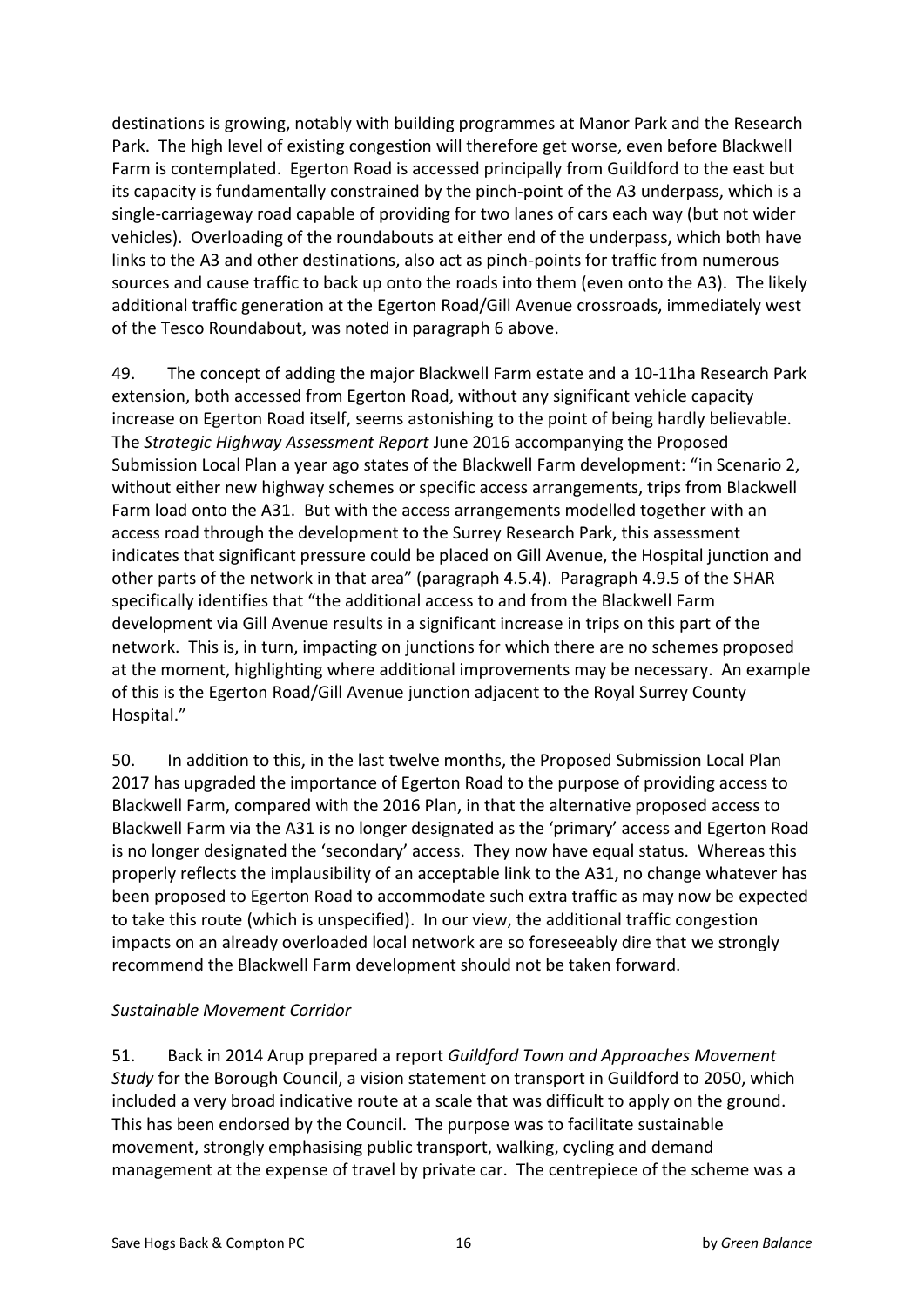corridor segregated to be available to fast buses (and possibly trams), cyclists and pedestrians, linking the key existing areas of the town that are drivers of growth. There would be new bridges over the railway (in the town centre) and over the River Wey (across the floodplain near Stoke Lock). The estimated total cost was broadly £75-100 million though clearly not costed in detail. Cars would be banned from the Corridor which, because it would be based on using existing roads, some of them major roads, would represent a highly significant reallocation of space away from cars to buses, cycles and walkers, with consequent impediments to car usage. Car parking charges would be increased, 20mph zones introduced, some roads be closed to through traffic and others pedestrianised. The Proposed Submission Local Plan supports this kind of corridor but, strikingly, none of these intentions and assumptions is made clear in the 2016 or 2017 Consultations.

52. The 2016 Consultation proposed a Sustainable Movement Corridor, included in the Plan at the last moment (Spatial Vision, Policy I3 and paragraph 4.6.24). Various land allocation policies required co-ordination with the Corridor. Paragraph 4.6.24 explained that the Sustainable Movement Corridor would link major developments to Park-and-Rides, including Blackwell Farm (at its western end), and stated that the Corridor would be 'largely on existing roads'. 'Route sections' were listed in the Infrastructure Schedule (Appendix C) with six itemised segments with some broad cost figures suggested (£80-90m in total). No route for the Corridor was included in the Plan, but instead the evidence base included a *Progress Update on the Sustainable Movement Corridor scheme* (GBC, June 2016). This showed a revised figurative route and possible road layouts at some key junctions and sections. It showed variations from the Arup study, notably with: a spur to Slyfield based on the existing A320 rather than a river crossing further east and also a lengthy new corridor up the A3100 to Gosden Hill Farm. The Arup Corridor would be downgraded in many lengths to shared roadspace with existing traffic (i.e. normal roads) but with bus priority measures. A land bridge over the A3 to provide a connection to the Research Park was downgraded to using the existing Egerton Road underpass: the recommendation was "to consider further the potential for tidal bus lane on Egerton Road as it passes under the A3 trunk road, with signalised control at either end controlling its use by buses, whilst retaining two working lanes of general traffic. It would be anticipated that the tidal bus lane would be used westbound in the morning peak period and eastbound in the evening peak period.<sup>"</sup> Changes to the Tesco roundabout would also be needed. Development would begin in the town centre and be phased later for other sections (to 2033).

53. The 2017 Consultation has made little progress on the Sustainable Movement Corridor. Policy ID3 now mentions a Supplementary Planning Document on the topic, but there is no sign of this even in first draft despite the passage of another year. This is an unacceptably inadequate basis upon which to plan for major urban development at Blackwell%Farm.%%However,%a%further%report%*Sustainable%Movement%Corridor%ʹ Update* published in February 2017 does for the first time include a published small-scale street map on which the Sustainable Movement Corridor (SMC) is superimposed and clearer proposals for an initial western section. However, the Council clearly have insufficient confidence in this to include it in the Local Plan. The 2017 Update shows changes from the 2016 Update, notably with an additional crossing of the railway beside Yorkie's Bridge and an additional north-south corridor along Woodbridge Road and Onslow Street between the A25 and the gyratory.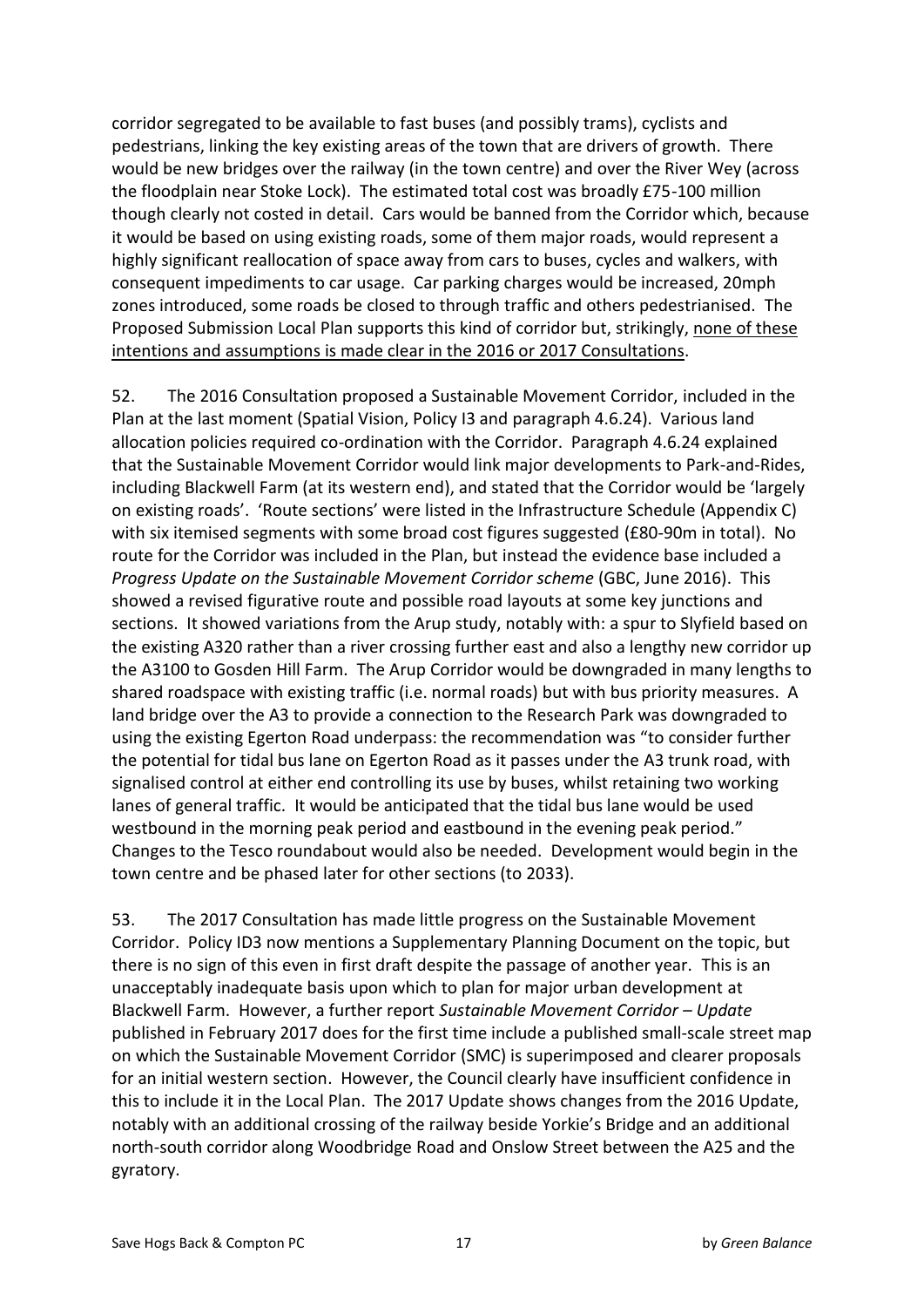54. The Sustainable Movement Corridor will measure its effectiveness by a substantial degree of modal shift away from cars and towards sustainable transport modes. The starting point for analysis is that the Strategic Highway Assessment Report 2016 assumes no modal shift to sustainable modes, and so is a 'worst case' in respect of cars (paragraph 4.1.8). Paragraph 4.6.28 of the Proposed Submission Local Plan 2017 now states that "the site allocations and proposals in this Plan  $-$  including the significant programme of schemes to provide and improve opportunities to use active modes, bus and rail – are intended to result in a modest modal shift over the period to 2034". However, the Council has accepted that this is unlikely to be enormously effective: the same sentence continues "we forecast that there will also be an absolute increase in overall traffic volumes." Instead the paragraph proposes to 'increase highway capacity'. This is a downgrading from the intentions just a year ago, when paragraph 4.1.8 of the SHAR stated "The impact of these sustainable transport schemes is expected to be significant". What, therefore, is the Council's objective?

55. The key section of the SMC for Blackwell Farm is the western section. At the key pinch-point of the A3 underpass, the Sustainable Movement Corridor can only function if the existing four lanes for vehicles are reduced to three, with one of these lanes taken up as a bus lane based on tidal flow routing. Space for other vehicles would be halved. The Proposed Submission Local Plan 2017 together with the main transport documents supporting it (the *Guildford Borough Transport Strategy 2017* and *Topic Paper: Transport*, June 2017) are silent on whether this will be implemented, but as it is a key feature of the SMC, which could not function without it, we assume that this is what is proposed. Furthermore, the Tesco roundabout diagram in the 2017 *Update* document shows no roadspace at all reallocated to the Corridor west of this point.

56. The Council does not appear to have modelled the network consequences of creating the western section of the SMC (or any other section). With the Blackwell Farm development completed, the SHAR forecasts (Figure 4.3) that, in the morning peak hour, there would be 837 movements westbound and 636 movements eastbound along Egerton Road through the underpass (one vehicle about every 4 seconds and 6 seconds respectively). The underpass is highly unlikely to have the capacity to accept this level of traffic on a single lane each way. That would still be the case after modest modal shift had reduced the vehicle counts somewhat. It seems to us unrealistic to believe that all traffic inhibited by denial of road space will divert to sustainable modes. The more likely effect is that the SMC will simply add greatly to the predicted overcapacity on Egerton Road, with knock-on effects through the network. The principal effect of the SMC in the Blackwell Farm area is therefore likely to be to make traffic congestion worse rather than better if the development is built.

57. The footpath and cycleway on the north side of Egerton Road, segregated from traffic but not from each other, would be maintained under the proposals in the 2017 *Sustainable Movement Corridor – Update*, though the current design is cramped and mostly unattractive. The footpath and cycleway cease east of the Tesco roundabout, so walkers and cyclists have to fend for themselves when crossing the Ashenden Road arm of the Tesco roundabout. No improvement even to this basic problem is proposed in the Plan. The Plan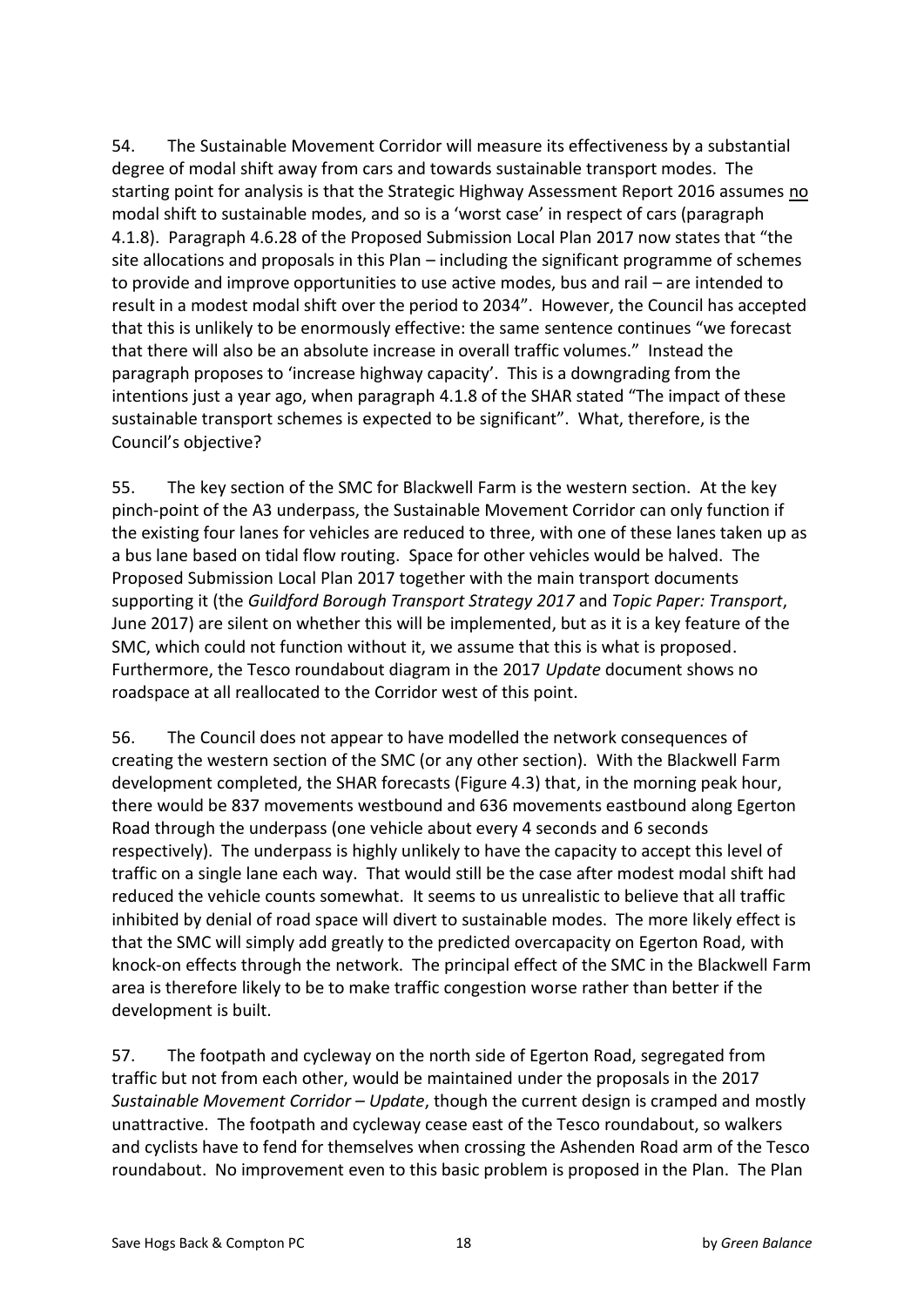needs to be clearer about what if anything it is actually proposing in order to encourage walking and cycling to and from the Blackwell Farm development.

58. If the modal shift fails to happen, the level of congestion in Guildford will become significantly worse. Modal shift is the only means by which the Council can find any practical means of moving additional people at scale into and out of Blackwell Farm (and the associated 10-11ha expansion of the Research Park). Even so, given the existing very high levels of congestion and over-capacity on Egerton Road and Gill Avenue, especially in peak periods, there is no certainty that there will be sufficient roadspace for vehicles, people and goods to reach the Blackwell Farm development even after the Sustainable Movement Corridor has taken a proportion of travellers (itself taking up roadspace).

59. The Council has not demonstrated a credible strategy for actually achieving modal shift in practice, notably by removing both roadspace for cars and destination car parking spaces. Modal shift is not mentioned in Policy A26, despite its imperative importance to the delivery of Blackwell Farm. The strong impression given by the Plan is that the SMC has been greatly downgraded from the original proposals by Arup to which the Council subscribed, and is therefore unlikely to deliver the modal shift which is essential for the development proposals in the Plan to be feasible. It seems to us that the likelihood is that the Sustainable Movement Corridor in the Blackwell Farm area will be massively inadequate. As the Council's heart does not appear to be in modal shift, we consider that the Blackwell Farm proposal will be undeliverable and we recommend that the proposed allocation in Policy A26 is withdrawn.

60. The purpose of the SMC can only be achieved by upsetting car drivers. However, the Plan strongly emphasises accommodating traffic generation from proposed development with figures apparently incorporating: no modal shift at all; a sustained aspiration for a major increase in capacity on the A3; and continued investment in local road capacity improvements. We conclude that the Sustainable Movement Corridor has already been compromised, will fail to make discernible impacts on existing congestion, and will therefore not have anything like enough impact on travel patterns to accommodate the people and goods movements arising from 1,800 houses at Blackwell Farm. We recommend that the Local Plan should not be submitted for Examination without deletion of the Blackwell Farm proposal in Policy A26.

### Funding the transport infrastructure necessary for Blackwell Farm

61. We pointed out in our submission a year ago that the scale of financial support expected from the developers of the Blackwell Farm site for the delivery of road infrastructure alone was far above the amounts normally expected. In the last year the obligations upon them have increased. The Proposed Submission Local Plan has now been amended in the Infrastructure Schedule in Appendix C. Proposals affecting the A3 were noted in paragraph 20 above, to which Blackwell Farm developers will be a party. Other new financial commitments specific to Blackwell Farm are:

Project BT6 'Significant bus network serving the Blackwell Farm site and key destinations including the existing western suburbs of Guildford and the town centre to be provided' is a new requirement in 2017, which must be entirely funded and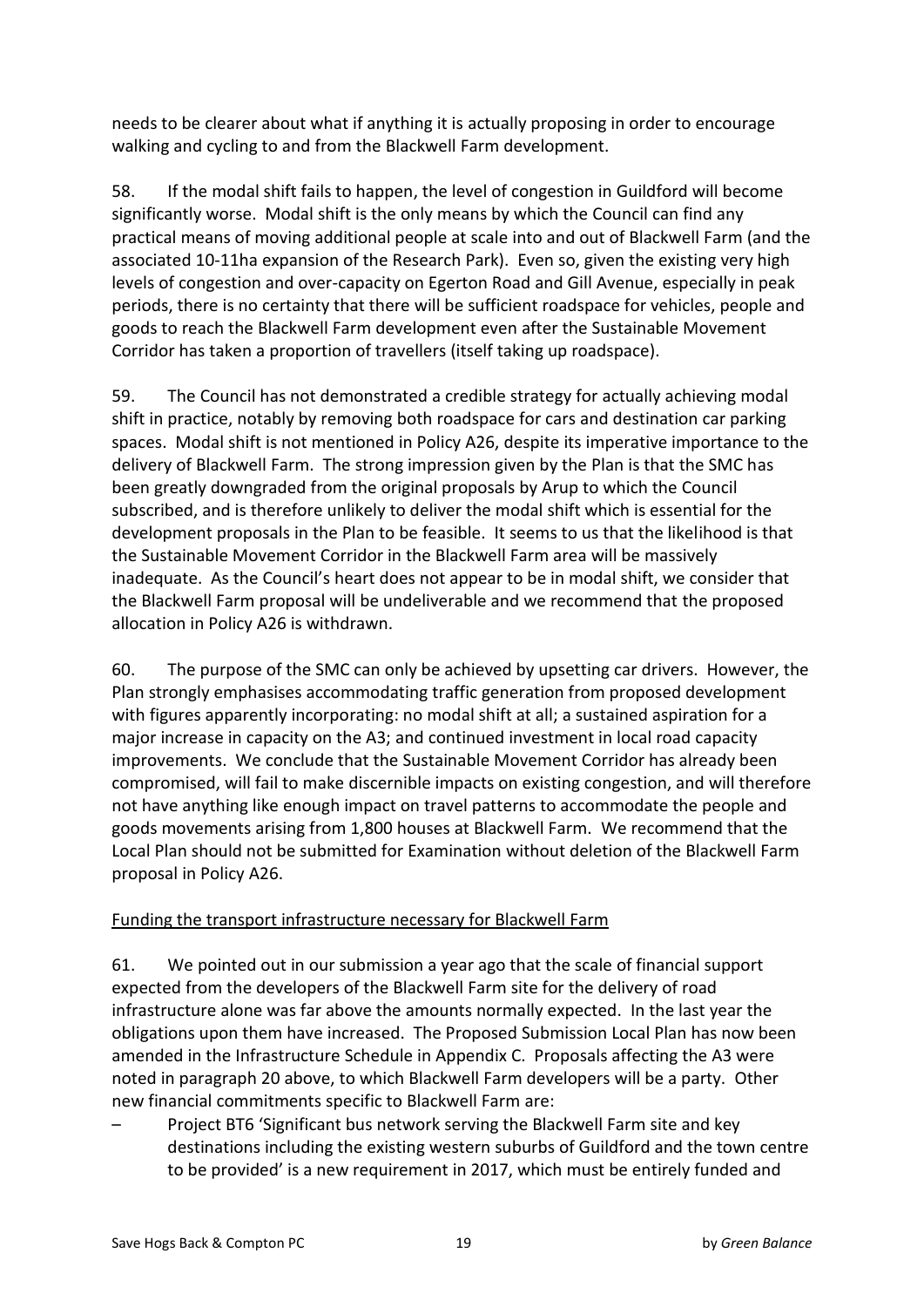delivered by the developer, at a price which is still to be confirmed, and therefore an open-ended commitment at present;

- Project LRN5 'Interventions to address potential highway performance issues resulting from development at Blackwell Farm site', which must be entirely funded by the developer, has seen its cost increase from £5m to £10m;
- The developer rather than Surrey County Council will now be responsible for the delivery of Project LRN3 'New signalised junction from Blackwell Farm site to A31 Farnham Road (to principally serve Blackwell Farm site)', which is likely to increase financial obligations on the developer;
- The developer rather than Surrey County Council will now be responsible for the delivery of Project LRN4 'Access road at Blackwell Farm site with through link to Egerton Road (to principally serve Blackwell Farm site)', which is likely to increase financial obligations on the developer;
- The developer rather than Surrey County Council will now be responsible for the delivery of Project LRN5 'Interventions to address potential highway performance issues resulting from development at Blackwell Farm site', which is likely to increase financial obligations on the developer;
- A "Necessary and proportionate contribution to delivering Guildford West (Park Barn) railway station" towards the estimated £10m cost of Project NR2 will still be required from the Blackwell Farm developer (the only named developer required to contribute) in accordance with Policy A26 Infrastructure Requirement (7): this assumes greater importance now that the station merits its own Policy A59 (see paragraphs 63-64 below);
- The funding arrangements for SMC1 Sustainable Movement Corridor: West have been amended slightly. The change states the funding source will be 'Developer funded and Local Growth Fund' instead of 'Developer contributions and Local Growth Fund', suggesting that the developers will have to fund somewhat more than previously expected. The Blackwell Farm development will be the principal contributor to this section of the SMC.

62. Transport consultants advising Compton and Worplesdon Parish Councils calculate that the transport infrastructure alone for the Blackwell Farm development will cost about £60million, most of it up-front. This is around £35,000 per dwelling. There will be other major costs which the developer will be required to fund, including new primary and secondary schools and affordable housing (none of which were included in our previous costings), all of which can be very expensive, and numerous other mitigation costs from such a major development. There is, therefore, a real risk that the proposed development will not be viable and deliverable. If still included, the Local Plan would need to ensure that the Blackwell Farm development complies with paragraph 173 of the NPPF on this point. In reality, in the absence of other funding sources to provide money which the developers may be unable or unwilling to provide, the Blackwell Farm scheme would have to fail and be deleted from the Plan.

# **Policy A59: New Rail Station at Guildford West (Park Barn)**

63. Save Hogs Back supports this railway station in principle, irrespective of the Blackwell Farm development. It is important to appreciate that its contribution within the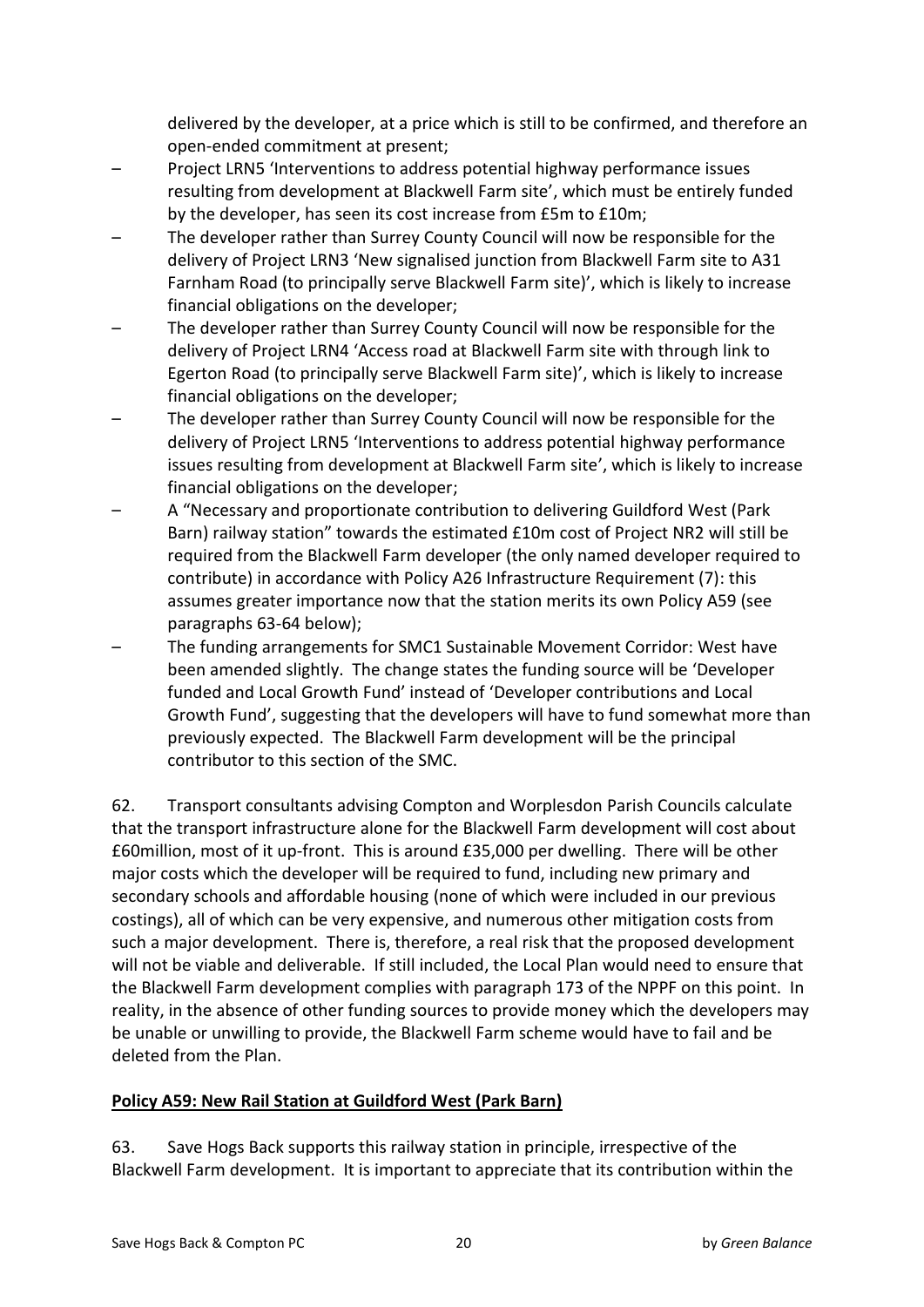Local Plan period will be limited, probably not being operational until at least 2029. The *Topic Paper: Transport* explains at paragraph 5.31 that Guildford West (Park Barn) railway station is likely to be brought forward only in 2024-2029 because "August 2024 corresponds" with the anticipated start date of the South Western franchise period subsequent to the recently awarded franchise for the 2017-2024 period. Delivery from or subsequent to 2024 allows for the servicing of the new rail stations to be included within that new South Western franchise covering the period from 2024". On this basis, progress with the construction of a station is feasible but far from assured. In particular, although the Plan recognises the need to deliver the project by working with Network Rail, there is no indication in the Plan that Network Rail has identified the technical feasibility and cost of the project or formally committed to it. It may simply not be in a position to deliver this project.

64. The new railway station will create a new destination for traffic. On the south side of the railway line, behind the hospitals, there will be a requirement for disabled parking together with access for buses, taxis and passenger drop-off. This will add to the congestion on local roads, notably Egerton Road. However, the anticipated vehicle activity associated with the new station has not been included in the traffic model for the area, and this needs to be rectified urgently. This is yet another contributor to excess congestion on Egerton Road if the Blackwell Farm development were to proceed.

# Policy P1: Surrey Hills Area of Outstanding Natural Beauty and Area of Great Landscape **Value**

65. Save Hogs Back welcomes the proposed changes to Policy P1. In particular we support the more positive approach to sustaining AONB qualities and the greater attention given to protecting the setting of the AONB in paragraphs  $(3)$  and  $(5)$ . We also particularly welcome the retention of the AGLV designation in the manner set out in paragraph (5).

66. We also welcome the updated clarification of the status of Areas of Great Landscape Value in paragraph 4.3.8 of the Reasoned Justification.

67. Unfortunately, the policy (particularly as amended) is not always applied through the Plan as a whole. The strategic allocation of land for housing in Policy A26 at Blackwell Farm is in direct conflict with Policy P1 as amended and is the most significant proposed release of a greenfield site that has major adverse impacts on the AONB. A small part of the allocation is also included within the AGLV. The Blackwell Farm site allocation conflicts with Policy P1 and should be removed from the Plan.

- 68. The proposal in Policy A26 would in summary involve:
- constructing major development in the form of a significant new access road to the Blackwell Farm development and the extended Research Park, by crossing the AONB down the steep northern face of the Hog's Back, causing immense damage to the AONB (and increasing the impact of the development on those passing through the AONB);
- major development in the immediate setting of the AONB, in an area which (apart from some University expansion) has been relatively little-damaged to date;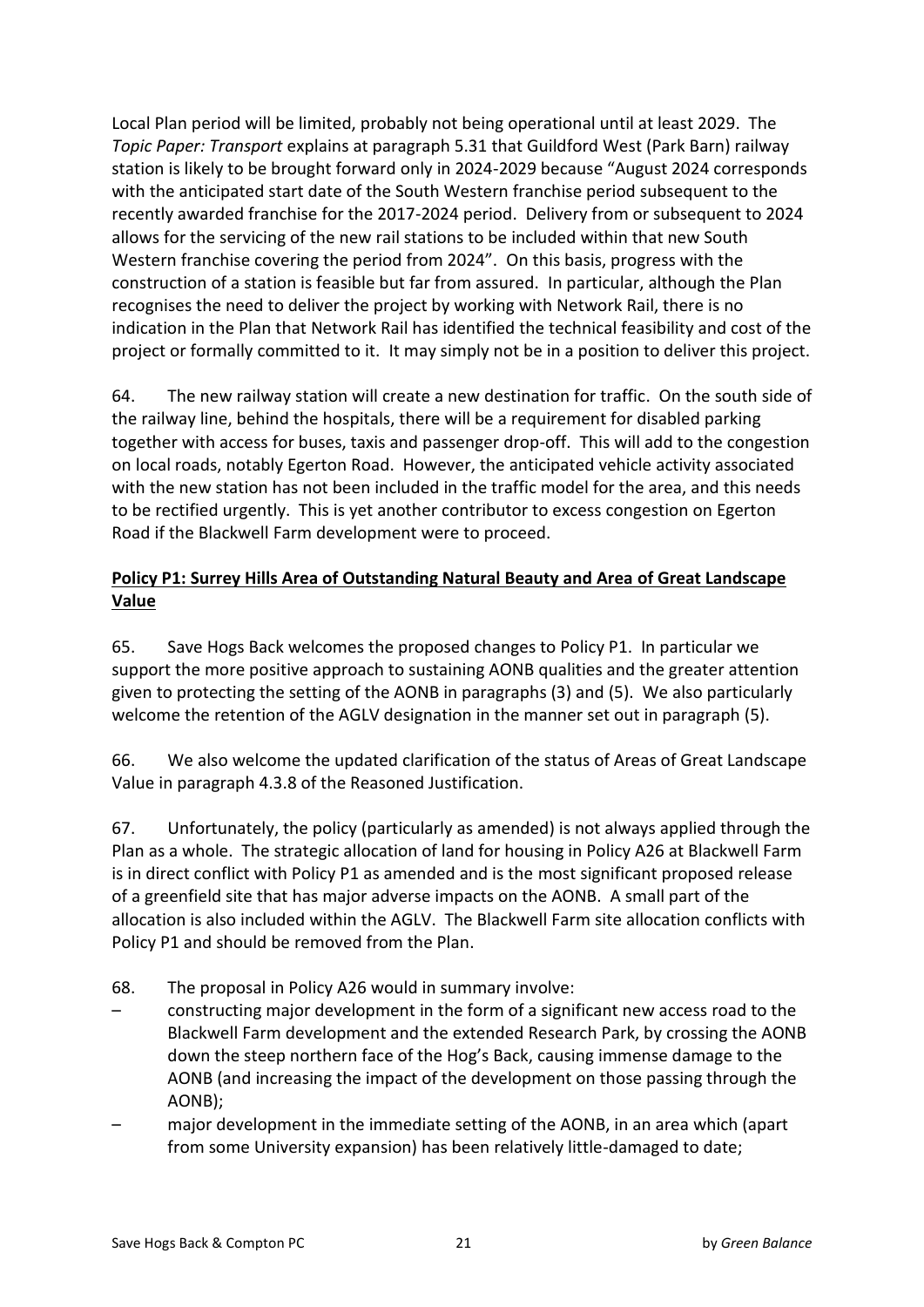taking land for major development which ought to be included within the AONB and has a real prospect of being so included following the Surrey Hills AONB boundary review to be carried out by Natural England (paragraph 4.3.8 of the Plan refers): an independent landscape consultancy working for Compton and Worplesdon Parish Councils applied the AONB boundary evaluation methodology in detail, recommending that Down Place and much of Blackwell Farm should also be designated as AONB.

More information on the impact of Policy A26 on the AONB was set out in section 3 of our submission in 2016.

69. We consider that the monitoring arrangements for Policy P1 are unwise as they are limited to the outcomes of appeals, over which the authority has no control. The measure is also pointless: we doubt that the Council is really saying that it would change its policy on protecting a nationally important landscape if a few Inspectors made different judgements (how many, how often?) about the application of the policy in particular cases.

### **Unsoundness**

70. The Guildford Borough Proposed Submission Local Plan: Strategy and Sites June 2017 is unsound for the following reasons, which are additional to those we reported in July 2016:

 $(1)$  The Plan is not consistent with national policy, in the following respect:

Policies ID2 and A26 particularly would cause substantial deterioration in air quality in Compton, where air quality monitoring shows that  $NO<sub>2</sub>$  pollution is already (and has persistently been) in breach of legal limits, by attracting additional vehicular traffic through the village to access both the A3 and Blackwell Farm/Surrey Research Park via a new road link from the A31: this is in breach of NPPF paragraph 109 policy for "preventing both new and existing development from contributing to .... unacceptable levels of .... air .... pollution".

 $(2)$  The Plan will not be effective, in the following respects:

Policy ID2 is unlikely to be deliverable within the Plan period in respect of widening the A3 through Guildford, which is a precondition for implementing Policy A26. Even if it was, it would not meet its own objective of providing appropriate access to the strategic road network to accommodate future planned growth in the form of the Blackwell Farm development – by virtue of generating congestion rather than alleviating it.

Policy A26 will not be effective because the volume of traffic the proposed Blackwell Farm development would generate on Egerton Road (even if a link road to the A31 is also in place) would cause levels of congestion so high that the network flow would break down in this area, and the Plan proposes no remedy for this.

Policy A26 will not be effective because the Plan has failed to identify a means of access from Blackwell Farm onto Egerton Road (Infrastructure Requirement (1)), even though this access has been upgraded in the Plan and is no longer 'secondary' to the link to the A31; the 1:10,000 plan accompanying the Policy shows no link at all into Guildford.

Policy A26 will not be effective because Infrastructure Requirement (3) for a controlled road link through the Blackwell Farm development to limit the users of the road will not be implementable in practice.